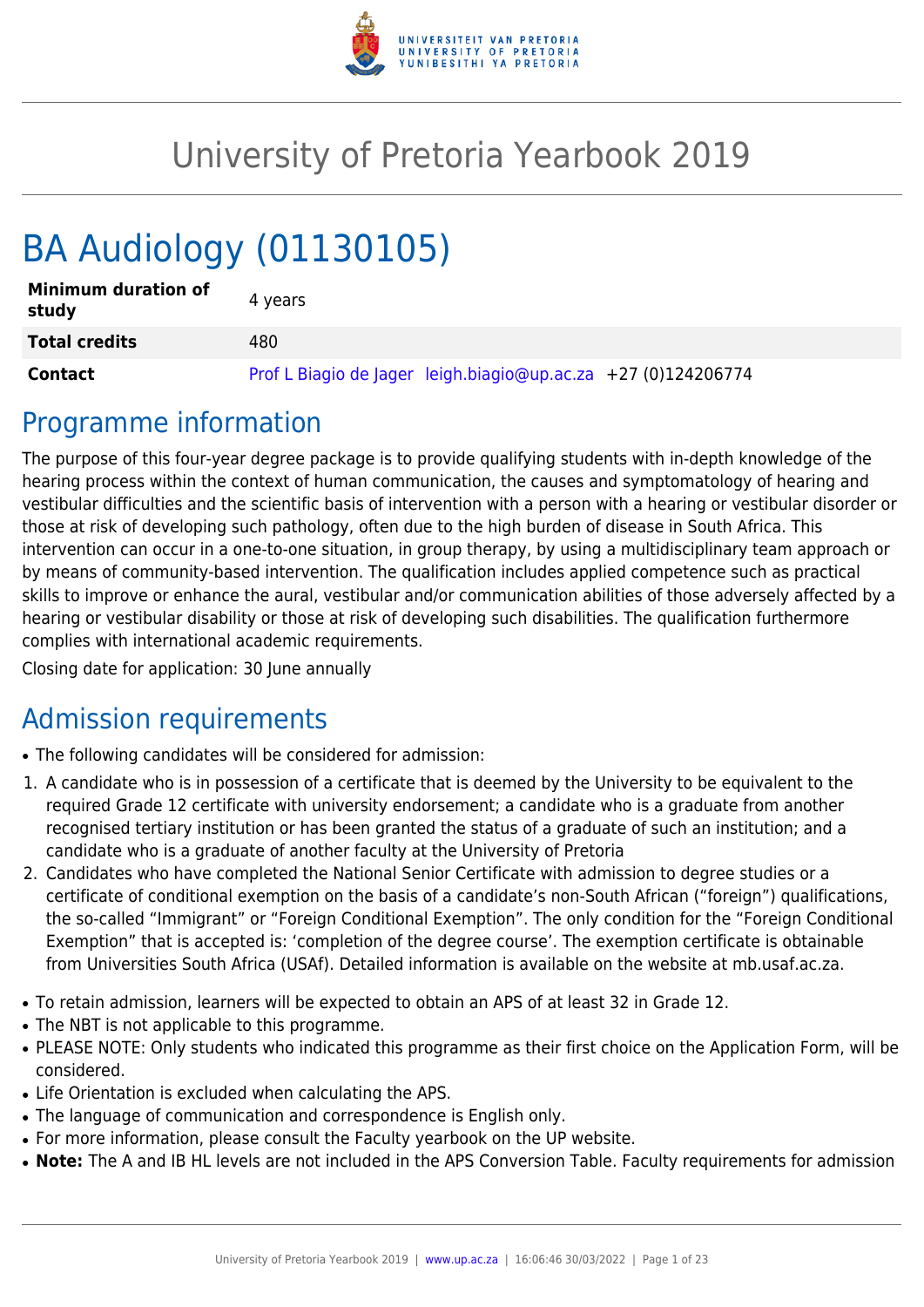

based on these equivalent international qualifications are a D for the A level and 4 for the IB HL level.

- Non-NSC candidates who have already completed the equivalent of Grade 12, are advised to submit their Exemption certificates obtained from USAf (www.usaf.ac.za) along with their applications.
- Non-NSC candidates who do not have English Language in Grade 12 are advised to write the NBT or submit their SAT results. Please note that English Literature is not considered as a substitute for English language.

| <b>Minimum requirements</b>                                                    |          |                    |          |            |
|--------------------------------------------------------------------------------|----------|--------------------|----------|------------|
| <b>Achievement level</b>                                                       |          |                    |          |            |
| <b>English Home Language or</b><br><b>English First Additional</b><br>Language |          | <b>Mathematics</b> |          | <b>APS</b> |
| NSC/IEB<br>5                                                                   | AS Level | NSC/IEB<br>4       | AS Level | 32         |

To retain admission, candidates will be expected to achieve an APS of at least 32 in Grade 12.

The NBT is not applicable to this programme.

\* Cambridge A level candidates who obtained at least a D in the required subjects, will be considered for admission. International Baccalaureate (IB) HL candidates who obtained at least a 4 in the required subjects, will be considered for admission.

## Additional requirements

Departmental selection takes place.

Practising audologists should have good speech production and language use to serve as a model for individuals with vestibular and hearing disorders. They should also have good hearing, vision, and motor ability in order to assess and treat individuals with a variety of vestibular disorders.

## Other programme-specific information

Students who are deemed to be at risk of their level of academic literacy are compelled to take ALL 110.

Students who are deemed NOT to be at risk of their level of academic literacy may substitute ALL 110 with SEP 110 or ZUL 110.

Please note:

- Change over from one programme to the other at the end of the first year of study will be subject to available space in the second year of study and to a selection process.
- To pass a module, a subminimum of 40% has to be achieved in each subsection of the following modules: Audiology (ODL), Human communication (KMP) and Speech-language pathology (SPP).

## Pass with distinction

In order to pass the degree with distinction a student has to obtain:

- a final mark of 70% or higher for each of the modules of the final year;
- a weighted average of 75% or higher for the Audiology modules at fourth-year level; and also
- a final mark of 75% or higher for one of the theoretical modules, ODL 410 or ODL 420.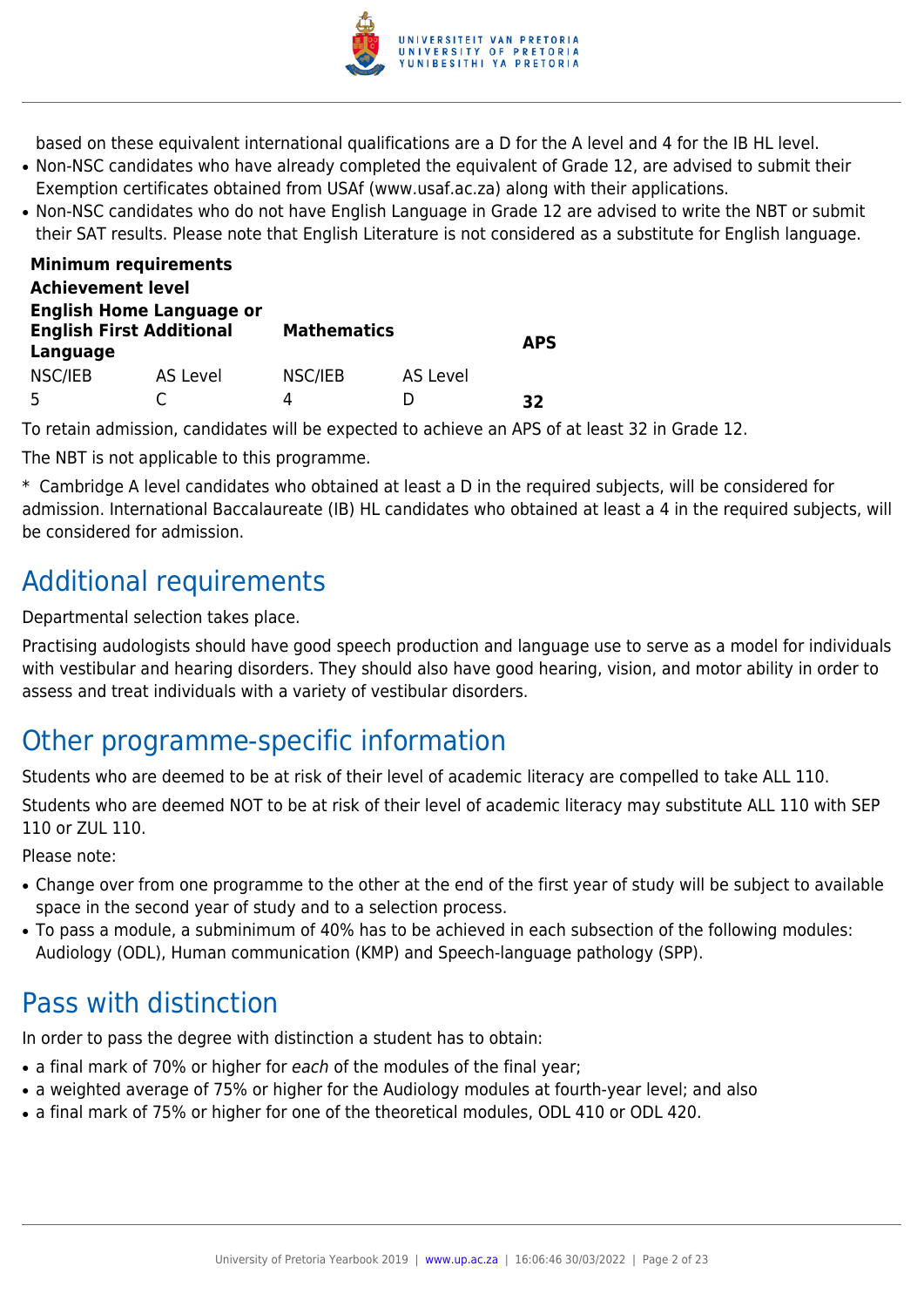

## Curriculum: Year 1

**Minimum credits: 108**

## **Fundamental modules**

## **Academic information management 101 (AIM 101)**

| <b>Module credits</b>         | 6.00                                                                                                                                                                                                                                                                                                                                                                  |
|-------------------------------|-----------------------------------------------------------------------------------------------------------------------------------------------------------------------------------------------------------------------------------------------------------------------------------------------------------------------------------------------------------------------|
| <b>Service modules</b>        | Faculty of Engineering, Built Environment and Information Technology<br><b>Faculty of Education</b><br>Faculty of Economic and Management Sciences<br><b>Faculty of Humanities</b><br>Faculty of Law<br><b>Faculty of Health Sciences</b><br>Faculty of Natural and Agricultural Sciences<br>Faculty of Theology and Religion<br><b>Faculty of Veterinary Science</b> |
| <b>Prerequisites</b>          | No prerequisites.                                                                                                                                                                                                                                                                                                                                                     |
| <b>Contact time</b>           | 2 lectures per week                                                                                                                                                                                                                                                                                                                                                   |
| <b>Language of tuition</b>    | Module is presented in English                                                                                                                                                                                                                                                                                                                                        |
| <b>Department</b>             | <b>Information Science</b>                                                                                                                                                                                                                                                                                                                                            |
| <b>Period of presentation</b> | Semester 1                                                                                                                                                                                                                                                                                                                                                            |

#### **Module content**

Find, evaluate, process, manage and present information resources for academic purposes using appropriate technology. Apply effective search strategies in different technological environments. Demonstrate the ethical and fair use of information resources. Integrate 21st-century communications into the management of academic information.

## **Academic literacy 110 (ALL 110)**

| <b>Module credits</b>         | 6.00                                                                  |
|-------------------------------|-----------------------------------------------------------------------|
| <b>Service modules</b>        | <b>Faculty of Health Sciences</b><br>Faculty of Theology and Religion |
| <b>Prerequisites</b>          | No prerequisites.                                                     |
| <b>Contact time</b>           | 2 lectures per week                                                   |
| <b>Language of tuition</b>    | Module is presented in English                                        |
| <b>Department</b>             | Unit for Academic Literacy                                            |
| <b>Period of presentation</b> | Semester 1                                                            |

#### **Module content**

This module intends to equip students to cope more confidently and competently with the reading and understanding of a variety of texts, to apply these skills in a variety of contexts and to follow the conventions of academic writing.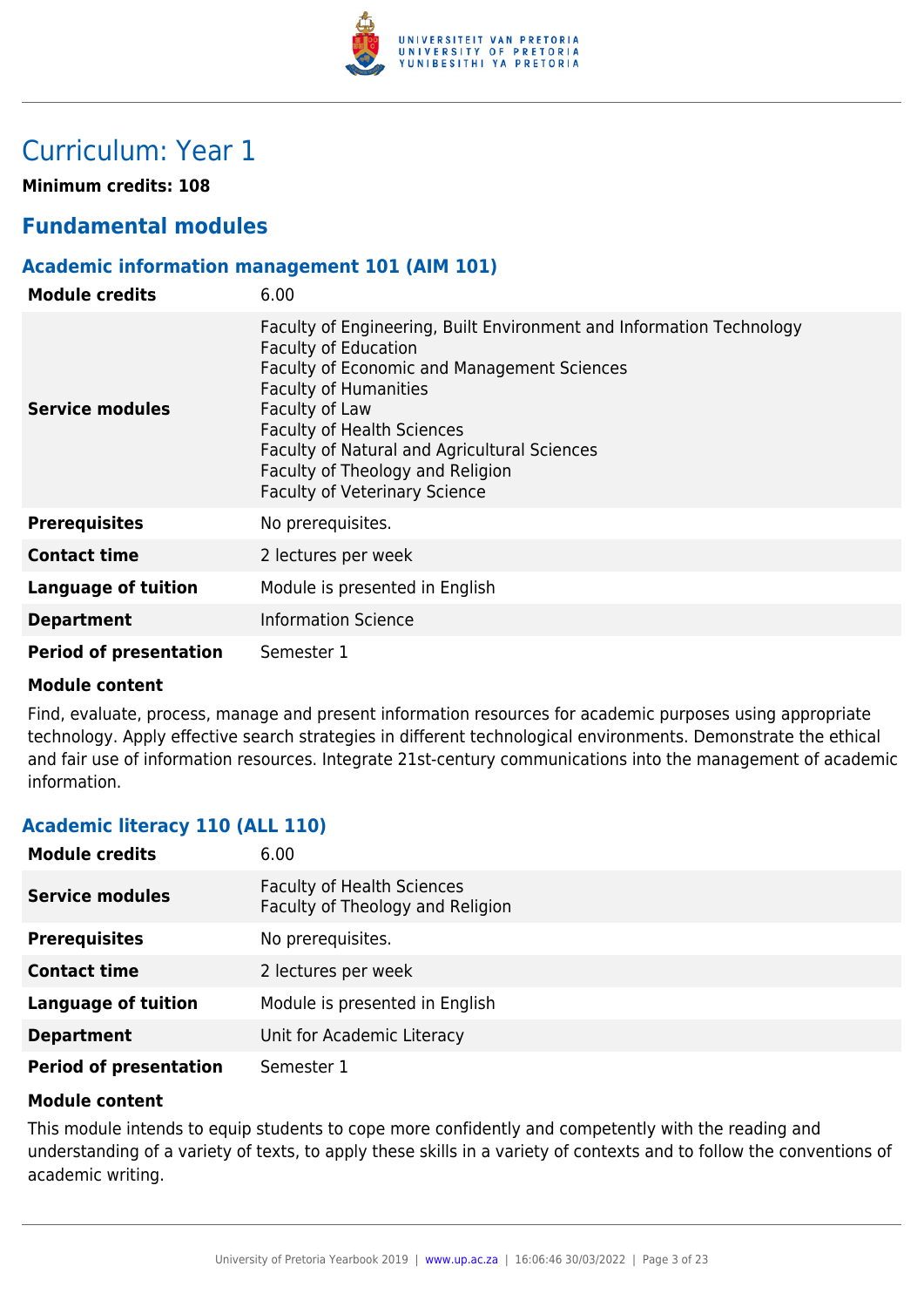

## **Academic orientation 101 (UPO 101)**

| <b>Module credits</b>         | 0.00                           |
|-------------------------------|--------------------------------|
| <b>Prerequisites</b>          | No prerequisites.              |
| Language of tuition           | Module is presented in English |
| <b>Department</b>             | Humanities Deans Office        |
| <b>Period of presentation</b> | Year                           |

## **Core modules**

## **Anatomy 111 (ANA 111)**

| <b>Module credits</b>         | 5.00                                      |
|-------------------------------|-------------------------------------------|
| <b>Service modules</b>        | <b>Faculty of Humanities</b>              |
| <b>Prerequisites</b>          | No prerequisites.                         |
| <b>Contact time</b>           | 2 lectures per week, 1 practical per week |
| <b>Language of tuition</b>    | Module is presented in English            |
| <b>Department</b>             | Anatomy                                   |
| <b>Period of presentation</b> | Semester 1                                |

## **Module content**

Anatomy for communication pathology

This module is on the theory and practical experience of the structure of the organs involved with speech production and hearing excluding neuro-anatomy. Anatomical terminology and elementary study of tissues; gross anatomy of structures involved with speech production and hearing: larynx, skeletal components and muscles involved with respiration, viscera of the respiratory system, bones and paranasal sinuses of the skull, synopsis of the cranial nerves, structure of the viscera of the vocal tract, structure of the ear; embryology of the face, palate, tongue, larynx and ear.

## **Physiology 110 (FSG 110)**

| <b>Module credits</b>         | 6.00                                                                         |
|-------------------------------|------------------------------------------------------------------------------|
| <b>Service modules</b>        | <b>Faculty of Humanities</b><br>Faculty of Natural and Agricultural Sciences |
| <b>Prerequisites</b>          | No prerequisites.                                                            |
| <b>Contact time</b>           | 3 lectures per week                                                          |
| <b>Language of tuition</b>    | Module is presented in English                                               |
| <b>Department</b>             | Physiology                                                                   |
| <b>Period of presentation</b> | Semester 1                                                                   |

## **Module content**

Introduction (terminology and anatomical orientation); chemical principles; cytology and histology; neurophysiology and the senses; haematology and body fluids; cardiovascular system.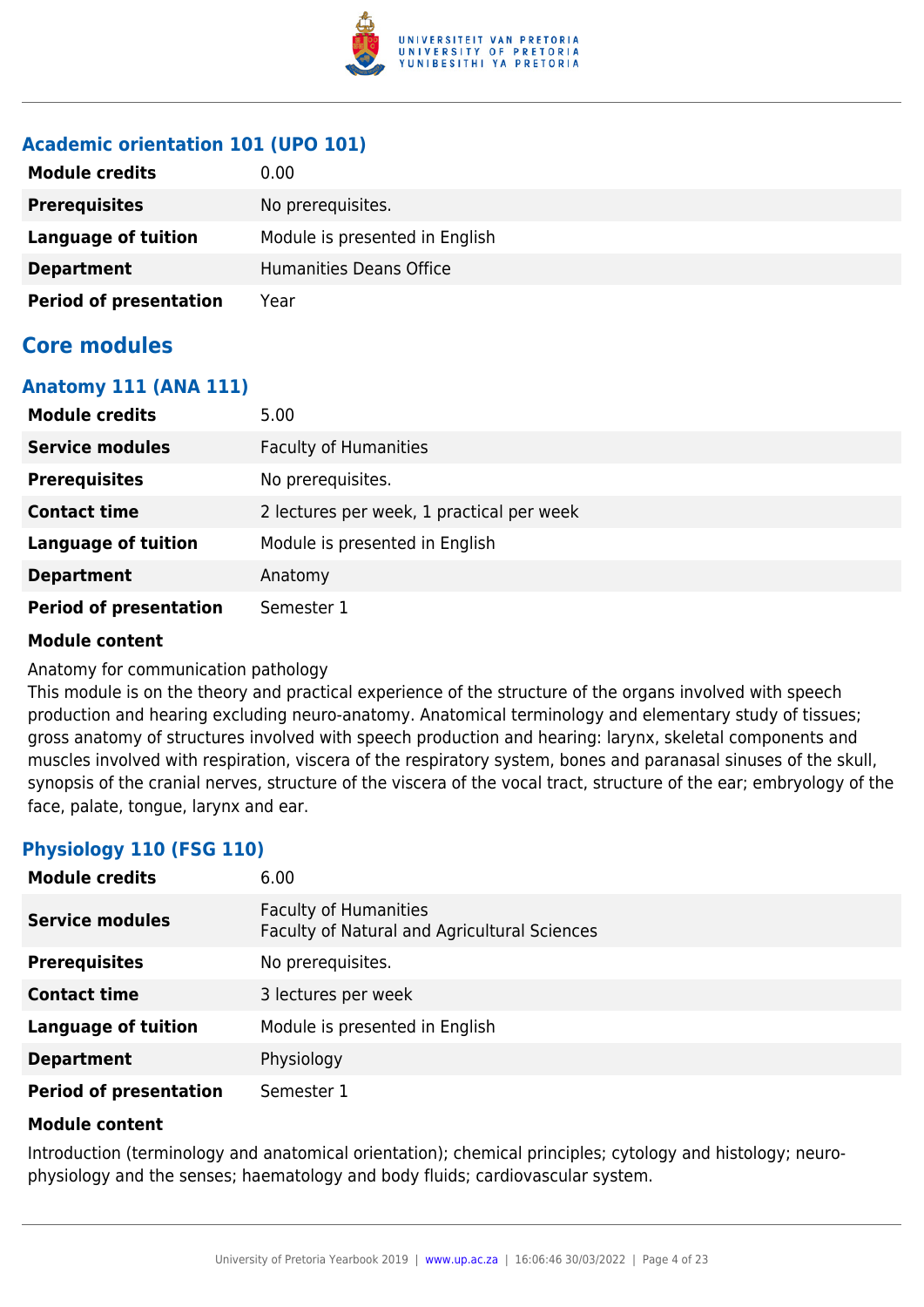

## **Physiology 120 (FSG 120)**

| <b>Module credits</b>         | 6.00                                                                         |
|-------------------------------|------------------------------------------------------------------------------|
| <b>Service modules</b>        | <b>Faculty of Humanities</b><br>Faculty of Natural and Agricultural Sciences |
| <b>Prerequisites</b>          | <b>FSG 110</b>                                                               |
| <b>Contact time</b>           | 3 lectures per week                                                          |
| <b>Language of tuition</b>    | Module is presented in English                                               |
| <b>Department</b>             | Physiology                                                                   |
| <b>Period of presentation</b> | Semester 2                                                                   |

#### **Module content**

Respiratory system; nutrition; digestion and metabolism; kidneys and acid-base equilibrium; endocrinology; reproduction physiology and reproduction; skin and body temperatures.

## **Integrated healthcare leadership 120 (IHL 120)**

| <b>Module credits</b>         | 8.00                           |
|-------------------------------|--------------------------------|
| <b>Service modules</b>        | <b>Faculty of Humanities</b>   |
| <b>Contact time</b>           | 2 lectures per week            |
| <b>Language of tuition</b>    | Module is presented in English |
| <b>Department</b>             | <b>Nursing Science</b>         |
| <b>Period of presentation</b> | Semester 2                     |

#### **Module content**

Leadership and multidisciplinary team work. Healthcare systems and legislation. Determinants of health. Introduction to healthcare models (e.g. community-based care, family-centred care, etc.). Professionalism, Ethical principles. Management of diversity. NB: Only for School of Healthcare Sciences and Department of Speech-Language Pathology and Audiology students.

## **Medical terminology 180 (MTL 180)**

| <b>Module credits</b>         | 12.00                                                                                                                     |
|-------------------------------|---------------------------------------------------------------------------------------------------------------------------|
| <b>Service modules</b>        | <b>Faculty of Health Sciences</b><br>Faculty of Natural and Agricultural Sciences<br><b>Faculty of Veterinary Science</b> |
| <b>Prerequisites</b>          | No prerequisites.                                                                                                         |
| <b>Contact time</b>           | 2 lectures per week                                                                                                       |
| <b>Language of tuition</b>    | Module is presented in English                                                                                            |
| <b>Department</b>             | Ancient and Modern Languages and Cultures                                                                                 |
| <b>Period of presentation</b> | Semester 1 and Semester 2                                                                                                 |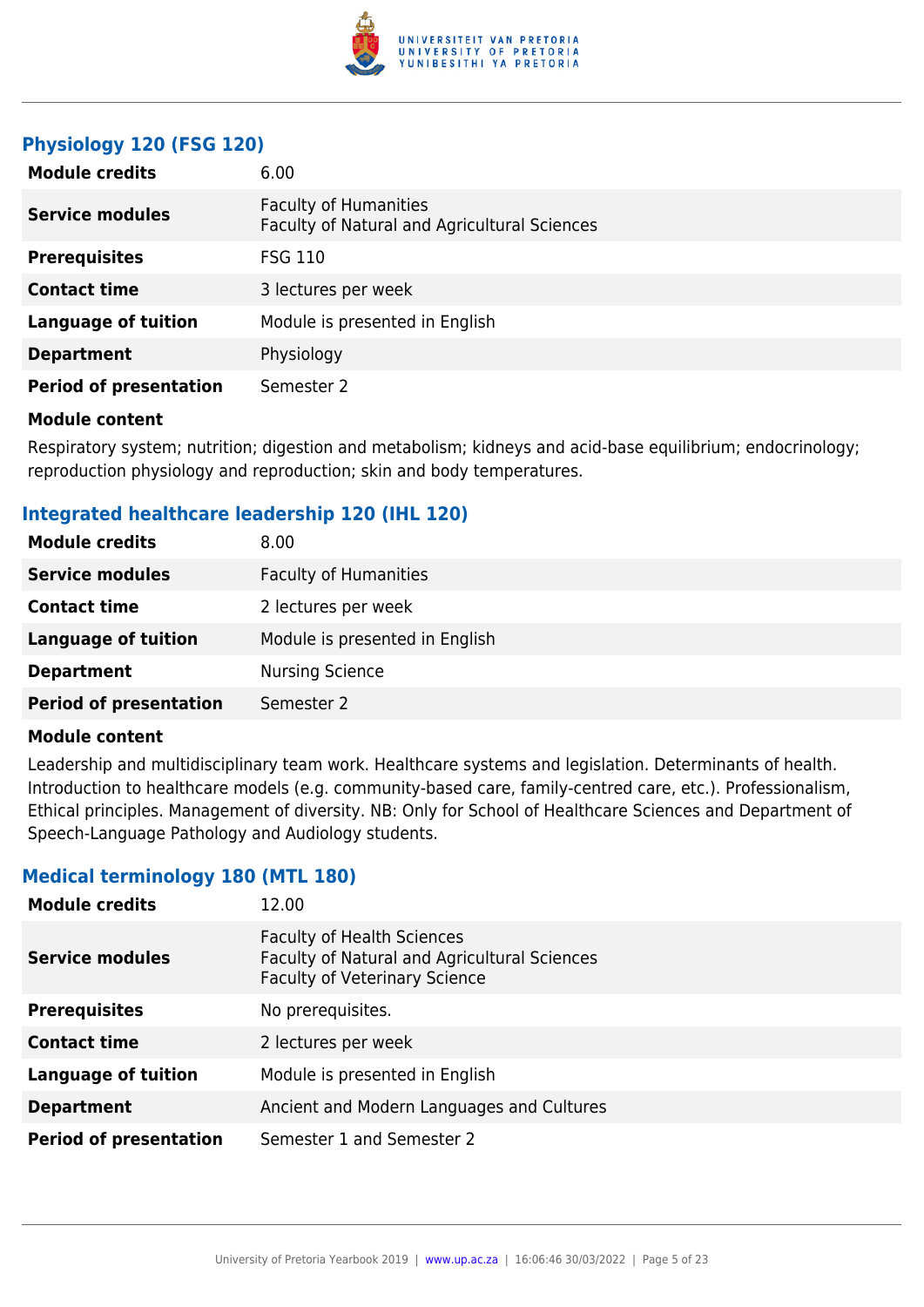

The acquisition of a basic medical orientated vocabulary compiled from Latin and Greek stem forms combined with prefixes and suffixes derived from those languages. The manner in which the meanings of medical terms can be determined by analysing the terms into their recognisable meaningful constituent parts, is taught and exercised. The functional use of medical terms in context as practical outcome of terminological application is continually attended to.

## **Audiology 110 (ODL 110)**

| <b>Module credits</b>         | 5.00                                    |
|-------------------------------|-----------------------------------------|
| <b>Prerequisites</b>          | Admission into relevant programme       |
| <b>Contact time</b>           | 2 lectures per week                     |
| <b>Language of tuition</b>    | Module is presented in English          |
| <b>Department</b>             | Speech Language Pathology and Audiology |
| <b>Period of presentation</b> | Semester 1                              |

### **Module content**

\*Closed – requires departmental selection

Receptive processes in communication. Introduction to audiological assessment. The basic audiometric test battery: the initial interview and the case history; the otoscopic examination; tuning fork tests; pure-tone audiometry (air conduction testing, bone conduction testing, masking and the audiometric Weber); speech audiometric tests (threshold and above-threshold tests); immittance testing (screening) and an overview of audiometric test procedures. Principles of audiological screening.

## **Audiology 120 (ODL 120)**

| <b>Module credits</b>         | 7.00                                    |
|-------------------------------|-----------------------------------------|
| <b>Prerequisites</b>          | Admission into relevant programme       |
| <b>Contact time</b>           | 2 lectures per week                     |
| <b>Language of tuition</b>    | Module is presented in English          |
| <b>Department</b>             | Speech Language Pathology and Audiology |
| <b>Period of presentation</b> | Semester 2                              |

#### **Module content**

\*Closed – requires departmental selection

Application of the basic test battery and types of hearing loss. Introduction to amplification (theory and practical application) and aural rehabilitation: The population of persons with hearing loss in South Africa as well as the role of the audiologist in aural rehabilitation.

## **Psychology 110 (SLK 110)**

**Module credits** 12.00

University of Pretoria Yearbook 2019 | [www.up.ac.za](https://www.google.com/) | 16:06:46 30/03/2022 | Page 6 of 23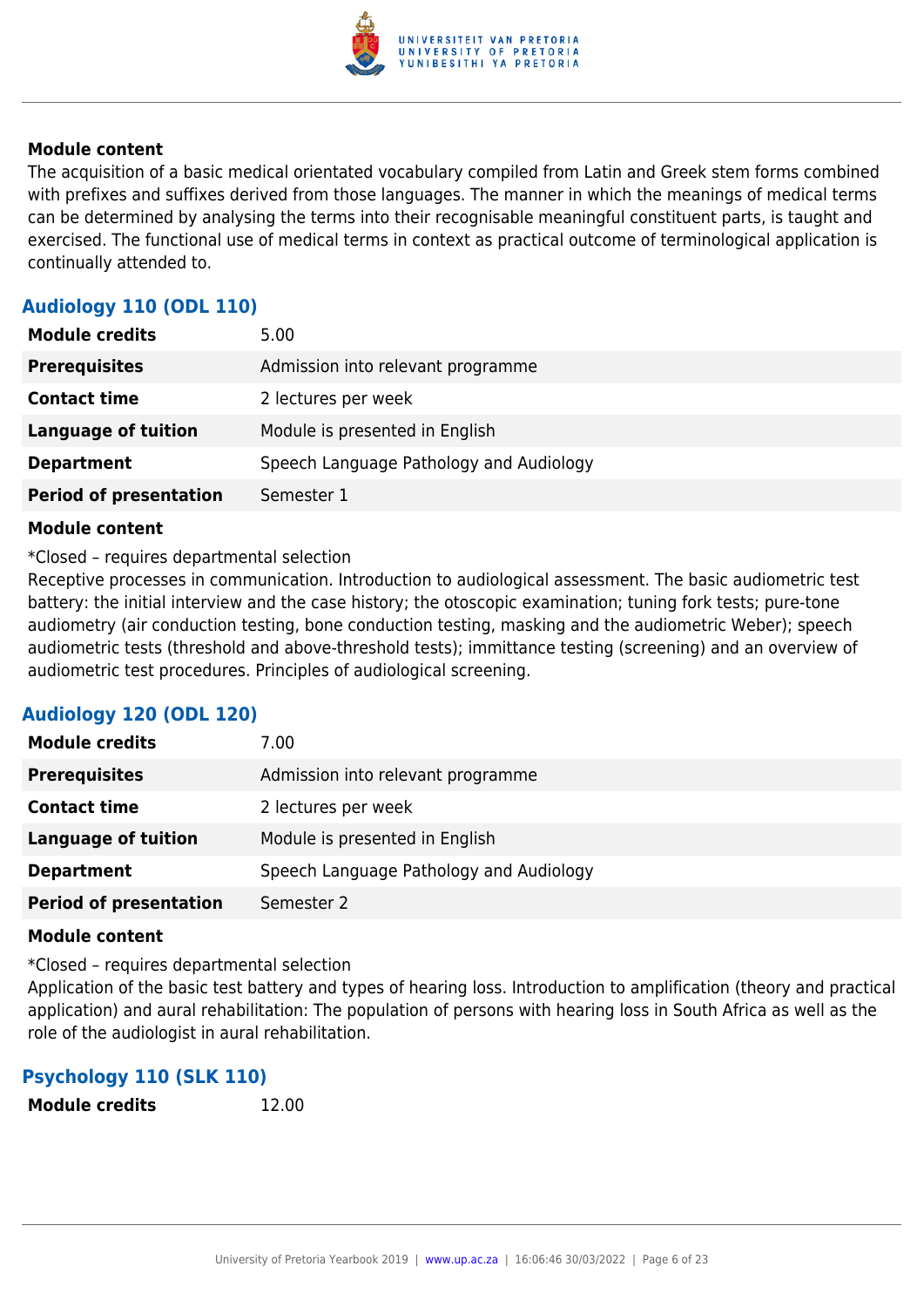

| <b>Service modules</b>        | Faculty of Engineering, Built Environment and Information Technology<br><b>Faculty of Education</b><br><b>Faculty of Health Sciences</b><br>Faculty of Natural and Agricultural Sciences |
|-------------------------------|------------------------------------------------------------------------------------------------------------------------------------------------------------------------------------------|
| <b>Prerequisites</b>          | No prerequisites.                                                                                                                                                                        |
| <b>Contact time</b>           | 2 lectures per week, 2 discussion classes per week                                                                                                                                       |
| <b>Language of tuition</b>    | Module is presented in English                                                                                                                                                           |
| <b>Department</b>             | Psychology                                                                                                                                                                               |
| <b>Period of presentation</b> | Semester 1                                                                                                                                                                               |

This module is a general orientation to Psychology. An introduction is given to various theoretical approaches in Psychology, and the development of Psychology as a science is discussed. Selected themes from everyday life are explored and integrated with psychological principles. This module focuses on major personality theories. An introduction is given to various paradigmatic approaches in Psychology.

## **Psychology 120 (SLK 120)**

| <b>Module credits</b>         | 12.00                                                                                                                                                                                    |
|-------------------------------|------------------------------------------------------------------------------------------------------------------------------------------------------------------------------------------|
| <b>Service modules</b>        | Faculty of Engineering, Built Environment and Information Technology<br><b>Faculty of Education</b><br><b>Faculty of Health Sciences</b><br>Faculty of Natural and Agricultural Sciences |
| <b>Prerequisites</b>          | No prerequisites.                                                                                                                                                                        |
| <b>Contact time</b>           | 2 discussion classes per week, 2 lectures per week                                                                                                                                       |
| <b>Language of tuition</b>    | Module is presented in English                                                                                                                                                           |
| <b>Department</b>             | Psychology                                                                                                                                                                               |
| <b>Period of presentation</b> | Semester 2                                                                                                                                                                               |

#### **Module content**

This module introduces the student to a basic knowledge and understanding of the biological basis of human behaviour. The module addresses the key concepts and terminology related to the biological subsystem, the rules and principles guiding biological psychology, and identification of the interrelatedness of different biological systems and subsystems. In this module various cognitive processes are studied, including perception, memory, thinking, intelligence and creativity. Illustrations are given of various thinking processes, such as problem solving, critical, analytic and integrative thinking.

## **Speech-language pathology 110 (SPP 110)**

| <b>Module credits</b>      | 5.00                              |
|----------------------------|-----------------------------------|
| <b>Prerequisites</b>       | Admission into relevant programme |
| <b>Contact time</b>        | 2 lectures per week               |
| <b>Language of tuition</b> | Module is presented in English    |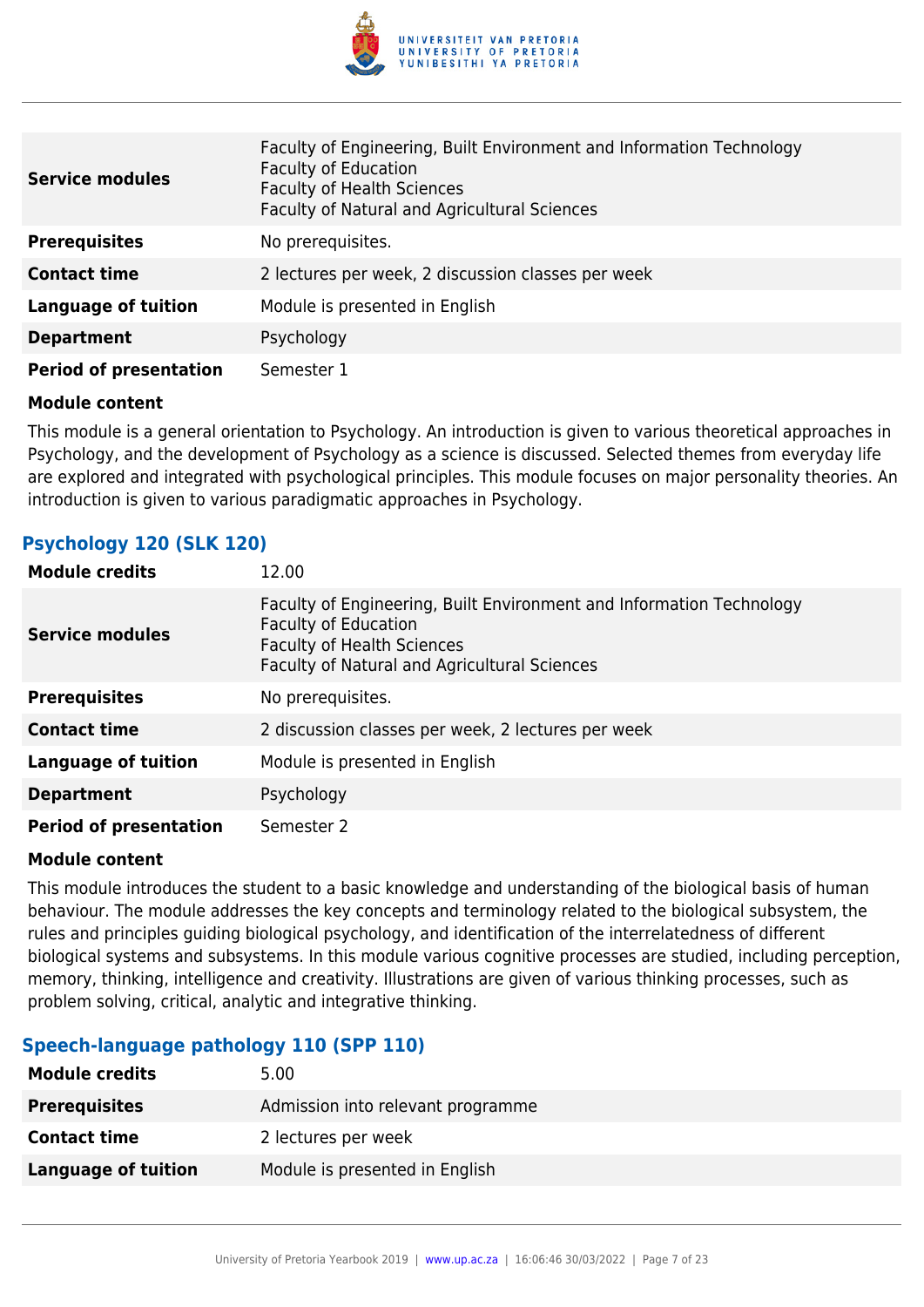

| <b>Department</b> | Speech Language Pathology and Audiology |
|-------------------|-----------------------------------------|
|-------------------|-----------------------------------------|

**Period of presentation** Semester 1

## **Module content**

Typical language development across the lifespan, from prenatal language learning to infancy, the toddler years, preschool and school-age language and literacy development, and adolescent and adult language use. Factors influencing language development.

## **Speech-language pathology 120 (SPP 120)**

| <b>Module credits</b>         | 7.00                                    |
|-------------------------------|-----------------------------------------|
| <b>Prerequisites</b>          | Admission into relevant programme       |
| <b>Contact time</b>           | 2 lectures per week                     |
| <b>Language of tuition</b>    | Module is presented in English          |
| <b>Department</b>             | Speech Language Pathology and Audiology |
| <b>Period of presentation</b> | Semester 2                              |
|                               |                                         |

### **Module content**

\*Closed – requires departmental selection.

Introduction to communication disorders. Theoretical principles of assessment and intervention in communnication disorders; basic assessment protocol; procedures and techniques. Introduction to ethical principles and standards. Theoretical basis of prevention and primary health care; prevention programmes for speech, language and hearing disorders with special emphasis on identification in primary healthcare.

## **Speech science 110 (SWL 110)**

| <b>Module credits</b>         | 6.00                                    |
|-------------------------------|-----------------------------------------|
| <b>Prerequisites</b>          | Admission to relevant programme         |
| <b>Contact time</b>           | 3 lectures per week                     |
| <b>Language of tuition</b>    | Module is presented in English          |
| <b>Department</b>             | Speech Language Pathology and Audiology |
| <b>Period of presentation</b> | Semester 1                              |

## **Module content**

\*Closed- requires departmental seIection

Introduction to linguistics. Speech, language and communication. Application of pragmatic theories to the study of language, semantics, syntax, morphology, phonology, normal receptive and expressive processes.

## **Speech science 120 (SWL 120)**

| <b>Module credits</b> | 6.00                             |
|-----------------------|----------------------------------|
| <b>Prerequisites</b>  | Admission to relevant programme. |
| <b>Contact time</b>   | 3 lectures per week              |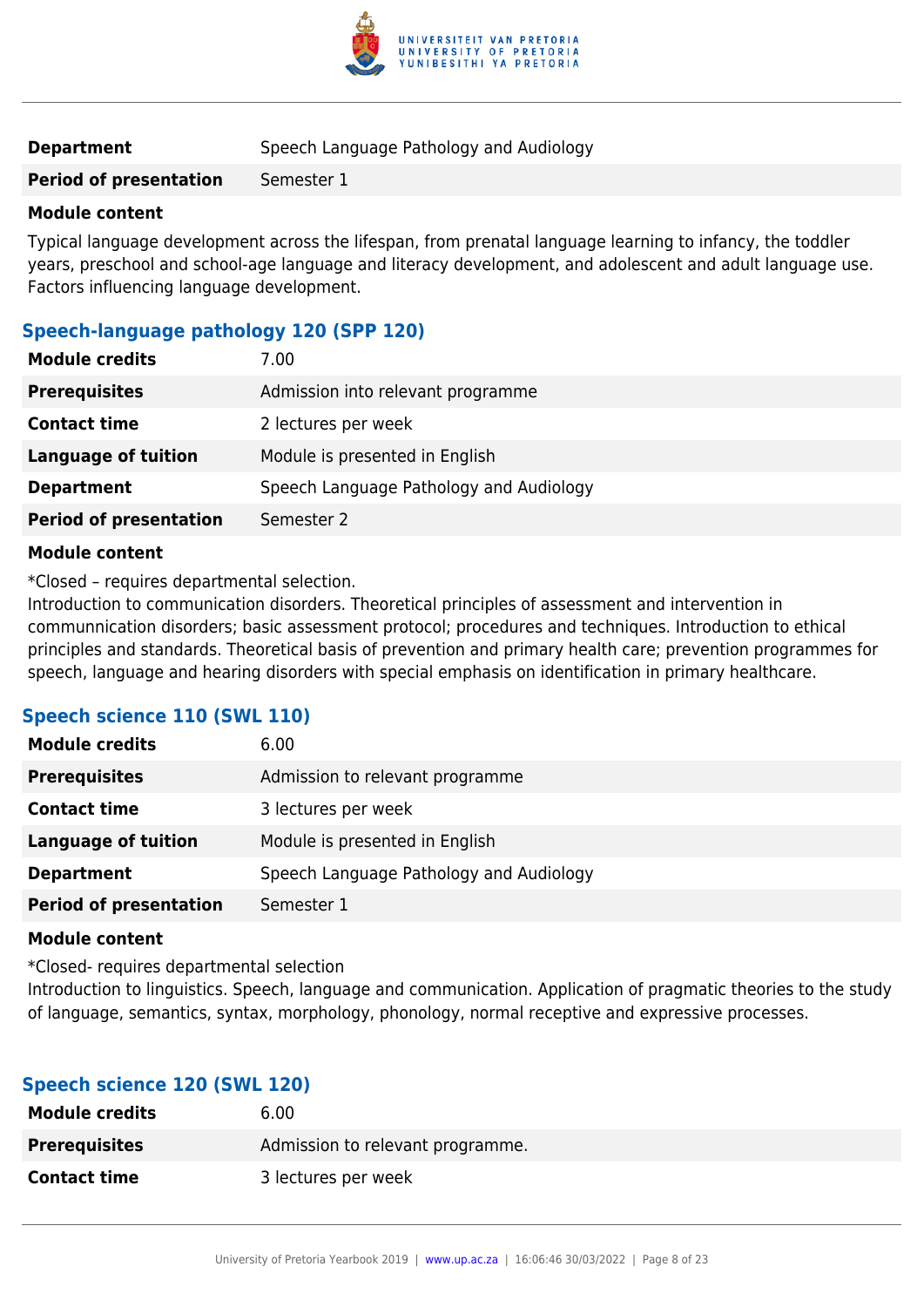

| Language of tuition           | Module is presented in English          |
|-------------------------------|-----------------------------------------|
| <b>Department</b>             | Speech Language Pathology and Audiology |
| <b>Period of presentation</b> | Semester 2                              |

\* Closed - requires departmental selection.

Introduction to acoustic phonetics. Introduction to physics of sound. Resonance and speech, speech acoustics, speech sound spectrography (experimental phonetics).

## **Speech science: 181 (SWL 181)**

| <b>Module credits</b>         | 5.00                                    |
|-------------------------------|-----------------------------------------|
| <b>Prerequisites</b>          | admission to relevant program           |
| <b>Contact time</b>           | 28 practicals                           |
| <b>Language of tuition</b>    | Module is presented in English          |
| <b>Department</b>             | Speech Language Pathology and Audiology |
| <b>Period of presentation</b> | Year                                    |
|                               |                                         |

### **Module content**

\*Closed- requires departmental selection

Introduction to articulatory phonetics. The speech communication process – production phase. The speech organs: position and function. Different airstream mechanisms, consonant table, articulatory and perceptual characteristics of consonants, including phonetic symbols and diacritics.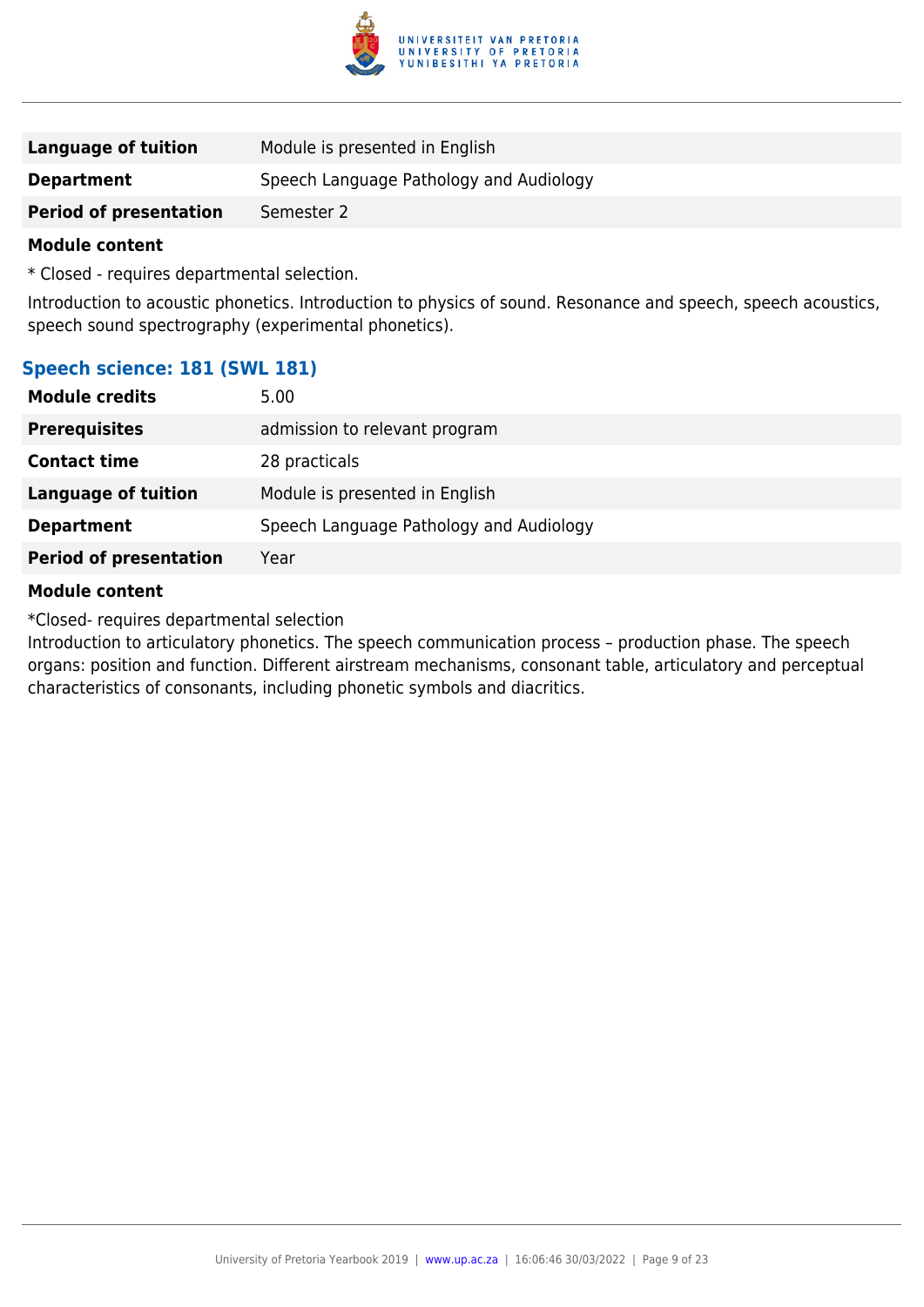

## Curriculum: Year 2

## **Minimum credits: 129**

Select one of the following: SEP 110 or ZUL 110

## **Core modules**

## **Integrated healthcare leadership 210 (IHL 210)**

| <b>Module credits</b>         | 8.00                                                                                                      |
|-------------------------------|-----------------------------------------------------------------------------------------------------------|
| <b>Service modules</b>        | <b>Faculty of Humanities</b>                                                                              |
| <b>Prerequisites</b>          | IHL 112/2/3, IHL 120 (For Audiology and Speech-Language Pathology students<br>only IHL 120 is applicable) |
| <b>Contact time</b>           | 2 lectures per week                                                                                       |
| Language of tuition           | Module is presented in English                                                                            |
| <b>Department</b>             | <b>Nursing Science</b>                                                                                    |
| <b>Period of presentation</b> | Semester 1                                                                                                |

### **Module content**

Principles of project management. Communication principles. Leadership. Health promotion and education, advocacy and literacy. Counselling for health behaviour change. NB: Only for School of Healthcare Sciences and Speech- Language Pathology and Audiology students.

## **Human communication 210 (KMP 210)**

| <b>Module credits</b>         | 5.00                                        |
|-------------------------------|---------------------------------------------|
| <b>Prerequisites</b>          | ODL 110, ODL 120, SPP 110, 120              |
| <b>Contact time</b>           | 2 lectures per week                         |
| Language of tuition           | Afrikaans and English are used in one class |
| <b>Department</b>             | Speech Language Pathology and Audiology     |
| <b>Period of presentation</b> | Semester 1                                  |

#### **Module content**

\*Closed requires departmental selection

Intervention for children with hearing loss: the shared role of the speech-language therapist and audiologist; neurological foundations of listening and talking; language and speech of the child with a hearing loss;auditory training; parent guidance; intervention for auditory neuropathy spectrum disorder. Inter- and transdisciplinary involvement with clients who have hearing and communication disorders by drawing up service plans for individuals and families.

## **Human communication 220 (KMP 220)**

| <b>Module credits</b> | 5.00                               |
|-----------------------|------------------------------------|
| <b>Prerequisites</b>  | ODL 110, ODL 120, SPP 110, SPP 120 |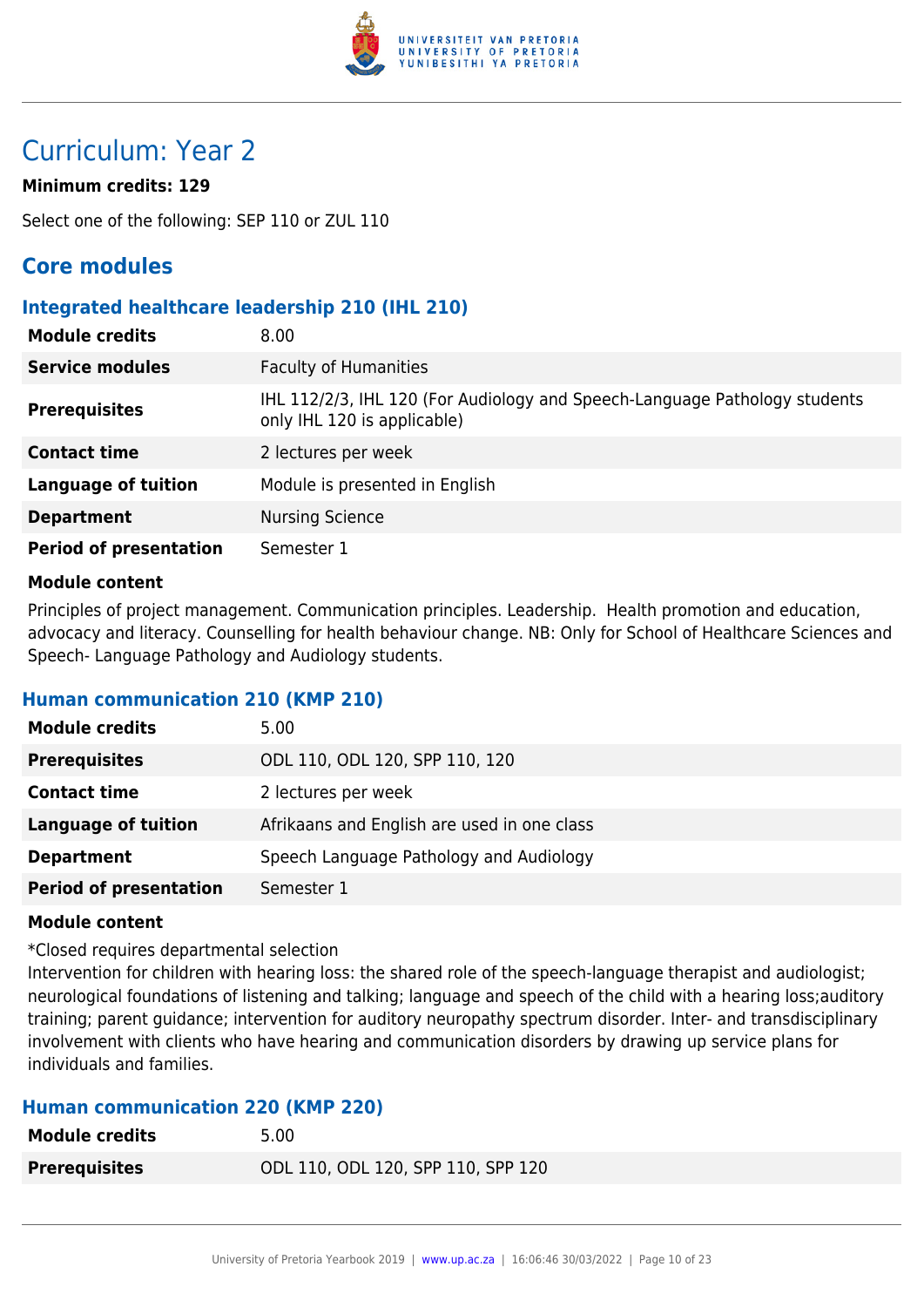

| <b>Contact time</b>           | 2 lectures per week                         |
|-------------------------------|---------------------------------------------|
| Language of tuition           | Afrikaans and English are used in one class |
| <b>Department</b>             | Speech Language Pathology and Audiology     |
| <b>Period of presentation</b> | Semester 2                                  |

\*Closed – requires departmental selection

Early communication intervention: Principles and approaches, description of risk populations, screening, assessment and intervention of infants and toddlers at risk of communication delay, caregiver education. Auditory processing disorders: Organic and non-organic causes; the central auditory nervous system; different approaches to auditory processing and auditory processing disorders. Description and profiling of auditory processing disorders, screening procedures, assessment and intervention. A transdisciplinary approach to auditory processing disorders.

## **Neuro-anatomy for communication pathology 211 (NAN 211)**

| <b>Module credits</b>         | 7.00                                     |
|-------------------------------|------------------------------------------|
| <b>Prerequisites</b>          | No prerequisites.                        |
| <b>Contact time</b>           | 1 practical per week, 1 lecture per week |
| <b>Language of tuition</b>    | Module is presented in English           |
| <b>Department</b>             | Anatomy                                  |
| <b>Period of presentation</b> | Semester 1                               |

#### **Module content**

This module focuses on the theory and practical experience of the structure of the central nervous system, course and distribution of the cranial nerves and embryology of the central nervous system. Division; embryology of the central nervous system; histology of the nervous system; gross anatomy: spinal cord, brain stem, cerebral hemispheres, ventricles, meninges and circulation of cerebro-spinal fluid, blood circulation, cranial nerves, autonomic nervous system and tracts of the CNS.

## **Neuro-physiology 221 (NFG 221)**

| <b>Module credits</b>         | 7.00                           |
|-------------------------------|--------------------------------|
| <b>Prerequisites</b>          | FSG 110 and FSG 120            |
| <b>Contact time</b>           | 2 lectures per week            |
| Language of tuition           | Module is presented in English |
| <b>Department</b>             | Physiology                     |
| <b>Period of presentation</b> | Semester 2                     |

#### **Module content**

Neuronal physiology, central nervous system, peripheral nervous system, including the afferent and efferent divisions.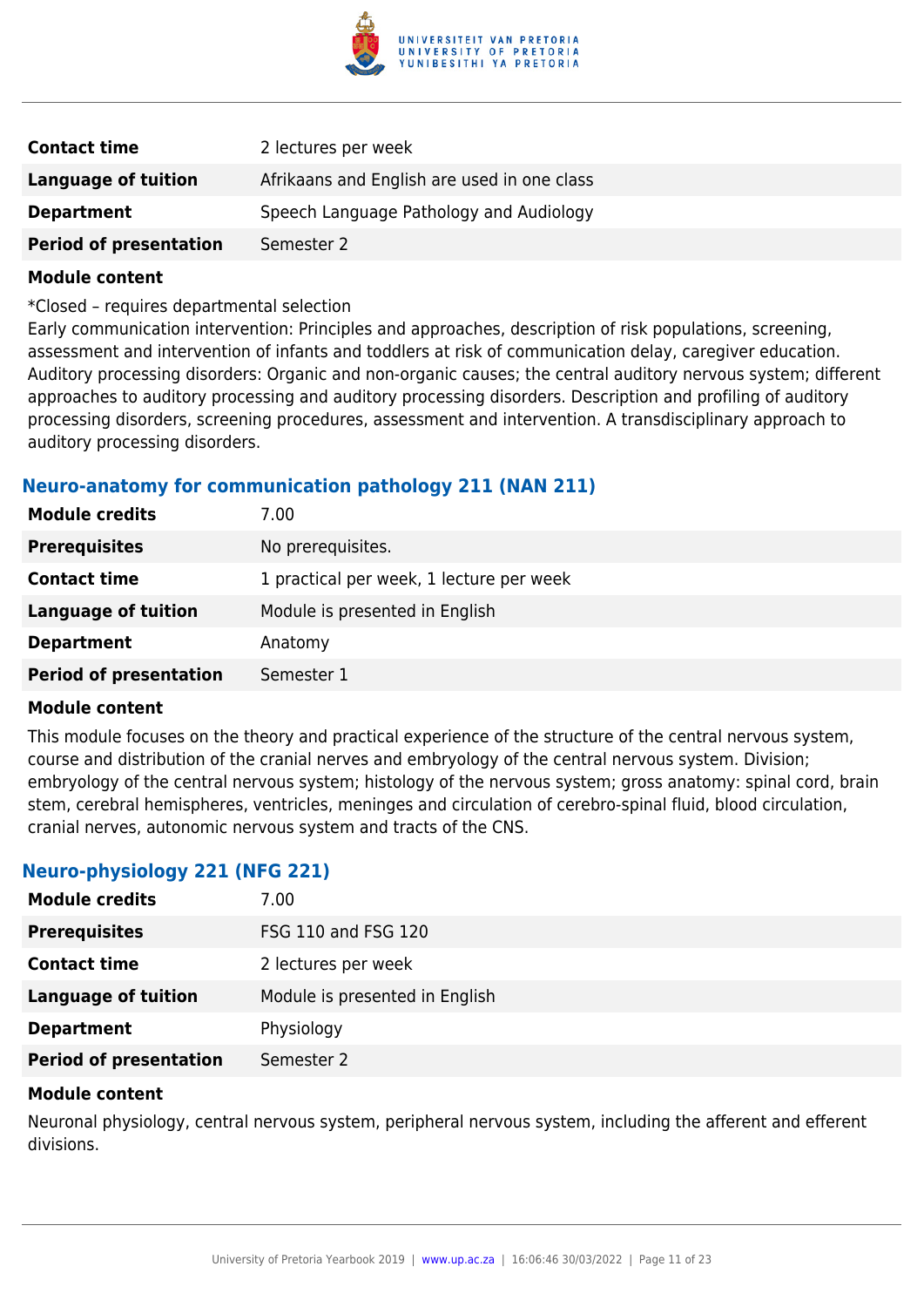

## **Audiology 210 (ODL 210)**

| <b>Module credits</b><br>10.00              |                                             |
|---------------------------------------------|---------------------------------------------|
| <b>Prerequisites</b><br>ODL 110,120         |                                             |
| <b>Contact time</b><br>3 lectures per week  |                                             |
| <b>Language of tuition</b>                  | Afrikaans and English are used in one class |
| <b>Department</b>                           | Speech Language Pathology and Audiology     |
| <b>Period of presentation</b><br>Semester 1 |                                             |

#### **Module content**

\*Closed – requires departmental selection

Pathology of the auditory system as foundation for audiological diagnosis. Acoustical measurement, calibration, standards and technical aspects of audiology. Advanced applications of the audiometric test battery including psychoacoustic tests for site-of-lesion testing and functional hearing loss assessment; oto-acoustic emission testing. Preventative audiology: the auditory and non-auditory effect of noise; hearing conservation programmes; noise measurement and management; hearing assessment in industry; hearing protection and hearing protectors.

## **Audiology 220 (ODL 220)**

| <b>Module credits</b>         | 10.00                                       |
|-------------------------------|---------------------------------------------|
| <b>Prerequisites</b>          | ODL 110,120                                 |
| <b>Contact time</b>           | 3 lectures per week                         |
| Language of tuition           | Afrikaans and English are used in one class |
| <b>Department</b>             | Speech Language Pathology and Audiology     |
| <b>Period of presentation</b> | Semester 2                                  |
|                               |                                             |

#### **Module content**

\*Closed – requires departmental selection

Amplification systems; the stages of hearing aid fitting; assistive listening devices and technologies; advanced hearing aid fitting; hearing aid fitting strategies for adults; invasive hearing devices. Aural rehabilitation: the assessment and intervention of a person with a hearing loss. Communication evaluation and rehabilitation of the geriatric client and adult with acquired hearing loss. The components of an aural rehabilitation programme.

| HUMIOIOGYI I IUCCICUI EUI (UDE EUI) |                                             |
|-------------------------------------|---------------------------------------------|
| <b>Module credits</b>               | 5.00                                        |
| <b>Prerequisites</b>                | ODL 110,120,                                |
| <b>Contact time</b>                 | 40 practicals, 28 seminars                  |
| <b>Language of tuition</b>          | Afrikaans and English are used in one class |
| <b>Department</b>                   | Speech Language Pathology and Audiology     |
| <b>Period of presentation</b>       | Year                                        |

## **Audiology: Practical 281 (ODL 281)**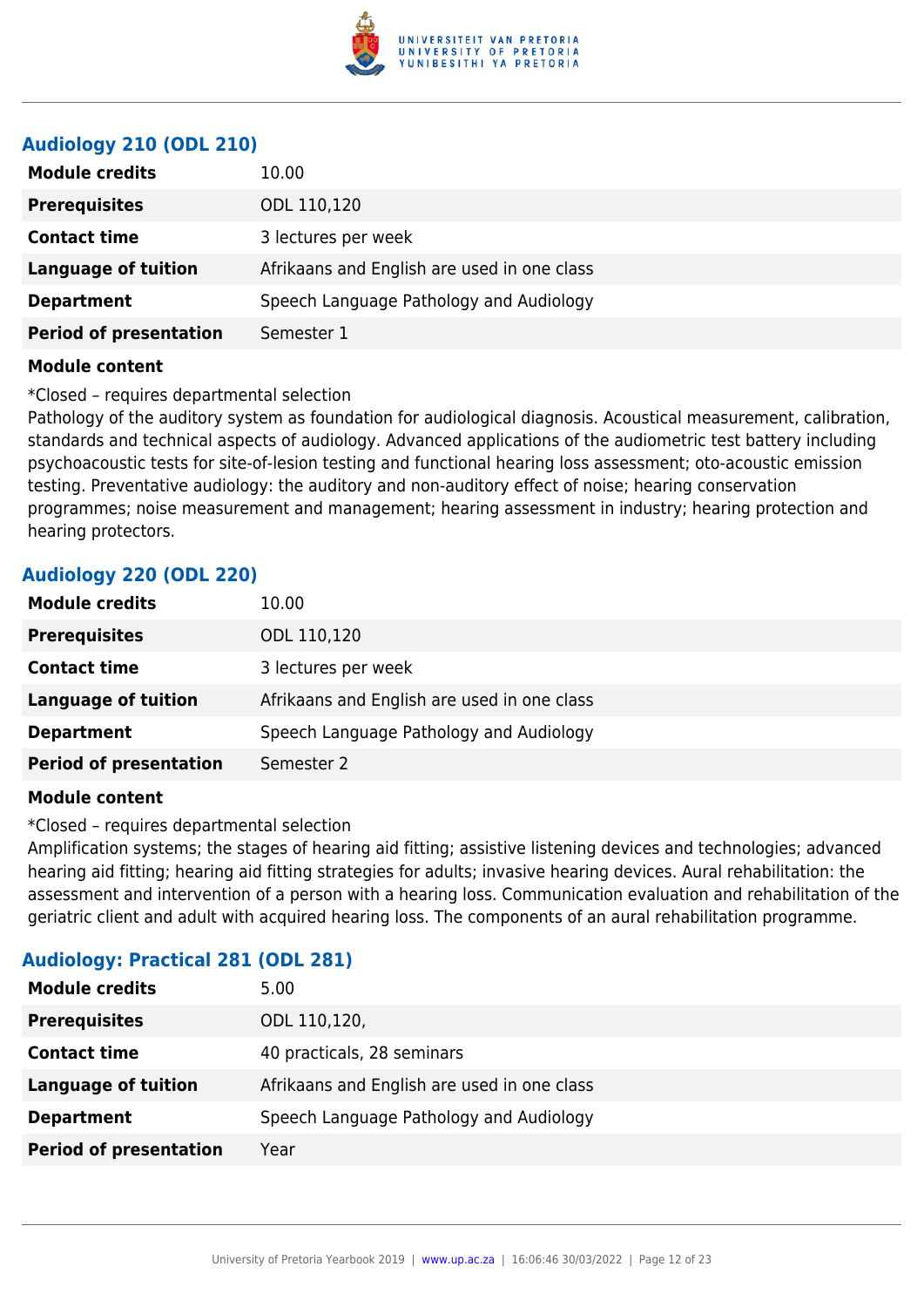

\*Closed – requires departmental selection

Practical application: diagnostic audiology procedures on the adult with a congenital and acquired hearing loss; diagnostic immittance test procedures; practical application of psychoacoustic tests. Performing screening audiometry on all populations. Practical exposure to diagnostic and advanced applications of immittance testing, psycho-acoustic site-of-lesion testing and tests for functional hearing loss. Observation of an audiology private practice and adult hearing aid fitting. Preventative audiology practical.

## **Sepedi for beginners 110 (SEP 110)**

| <b>Module credits</b>         | 12.00                                                            |
|-------------------------------|------------------------------------------------------------------|
| <b>Service modules</b>        | <b>Faculty of Education</b><br><b>Faculty of Health Sciences</b> |
| <b>Prerequisites</b>          | No prerequisites.                                                |
| <b>Contact time</b>           | 1 discussion class per week, 2 lectures per week                 |
| <b>Language of tuition</b>    | Module is presented in English                                   |
| <b>Department</b>             | African Languages                                                |
| <b>Period of presentation</b> | Semester 1 and Semester 2                                        |

## **Module content**

\*For absolute beginners only.

\*Only students from the School of Healthcare Sciences may take this module during semester 2. All other students must take this module during semester 1. Also note that students from the School of Healthcare Sciences, who already possess the language skills taught in this module, may write an exemption examination. The acquisition of basic Sepedi communicative skills with emphasis on everyday expressions and suitable high frequency vocabulary, within specific social situations.

## **Psychology 210 (SLK 210)**

| <b>Module credits</b>         | 20.00                                                                                                                                                     |
|-------------------------------|-----------------------------------------------------------------------------------------------------------------------------------------------------------|
| <b>Service modules</b>        | Faculty of Engineering, Built Environment and Information Technology<br><b>Faculty of Health Sciences</b><br>Faculty of Natural and Agricultural Sciences |
| <b>Prerequisites</b>          | SLK 110, SLK 120(GS)                                                                                                                                      |
| <b>Contact time</b>           | 2 discussion classes per week, 2 lectures per week                                                                                                        |
| <b>Language of tuition</b>    | Separate classes for Afrikaans and English                                                                                                                |
| <b>Department</b>             | Psychology                                                                                                                                                |
| <b>Period of presentation</b> | Semester 1                                                                                                                                                |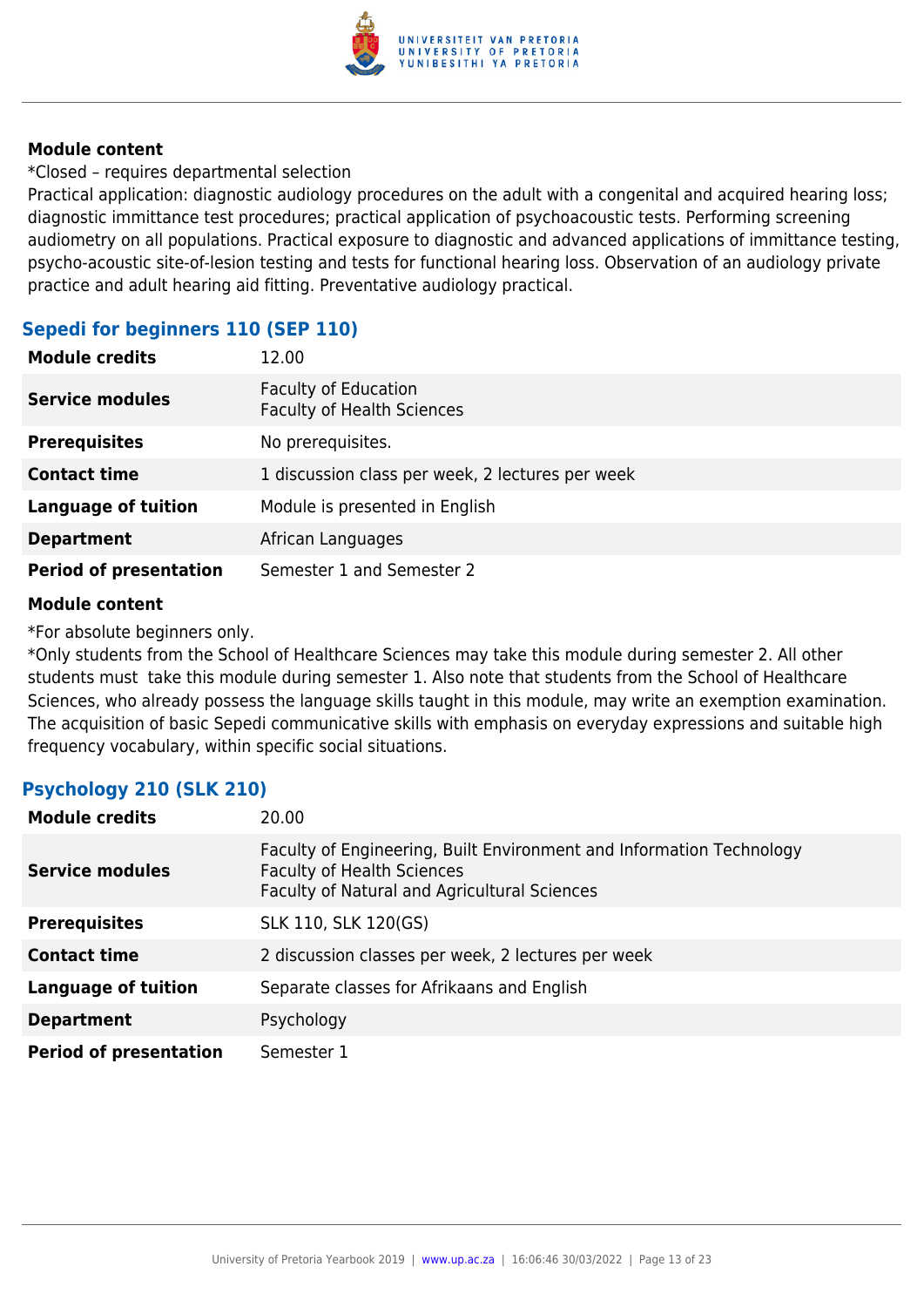

In this module human development from conception through adolescence to adulthood is discussed with reference to various psychological theories. Incorporated are the developmental changes related to cognitive, physical, emotional and social functioning of the individual and the context of work in adulthood. Traditional and contemporary theories of human development explaining and describing these stages are studied in order to address the key issues related to both childhood and adulthood.

## **Psychology 220 (SLK 220)**

| <b>Module credits</b>         | 20.00                                                                                                                                                     |
|-------------------------------|-----------------------------------------------------------------------------------------------------------------------------------------------------------|
| <b>Service modules</b>        | Faculty of Engineering, Built Environment and Information Technology<br><b>Faculty of Health Sciences</b><br>Faculty of Natural and Agricultural Sciences |
| <b>Prerequisites</b>          | SLK 110, SLK 120(GS) and (RES 210 recommended)                                                                                                            |
| <b>Contact time</b>           | 2 discussion classes per week, 2 lectures per week                                                                                                        |
| Language of tuition           | Separate classes for Afrikaans and English                                                                                                                |
| <b>Department</b>             | Psychology                                                                                                                                                |
| <b>Period of presentation</b> | Semester 2                                                                                                                                                |

### **Module content**

This module is a social-psychological perspective on interpersonal and group processes. Themes that are covered include communication, pro-social behaviour, social influence and persuasion, political transformation, violence, and group behaviour.

## **Setswana for beginners 110 (STW 110)**

| <b>Module credits</b>         | 12.00                                            |
|-------------------------------|--------------------------------------------------|
| <b>Prerequisites</b>          | No prerequisites.                                |
| <b>Contact time</b>           | 1 discussion class per week, 2 lectures per week |
| <b>Language of tuition</b>    | Module is presented in English                   |
| <b>Department</b>             | African Languages                                |
| <b>Period of presentation</b> | Semester 1                                       |
|                               |                                                  |

#### **Module content**

\* For absolute beginners only.

The acquisition of basic Setswana communicative skills with emphasis on everyday expressions and suitable high frequency vocabulary within specific social situations.

## **Speech science 210 (SWL 210)**

| <b>Module credits</b> | 10.00       |
|-----------------------|-------------|
| <b>Prerequisites</b>  | SWL 110,120 |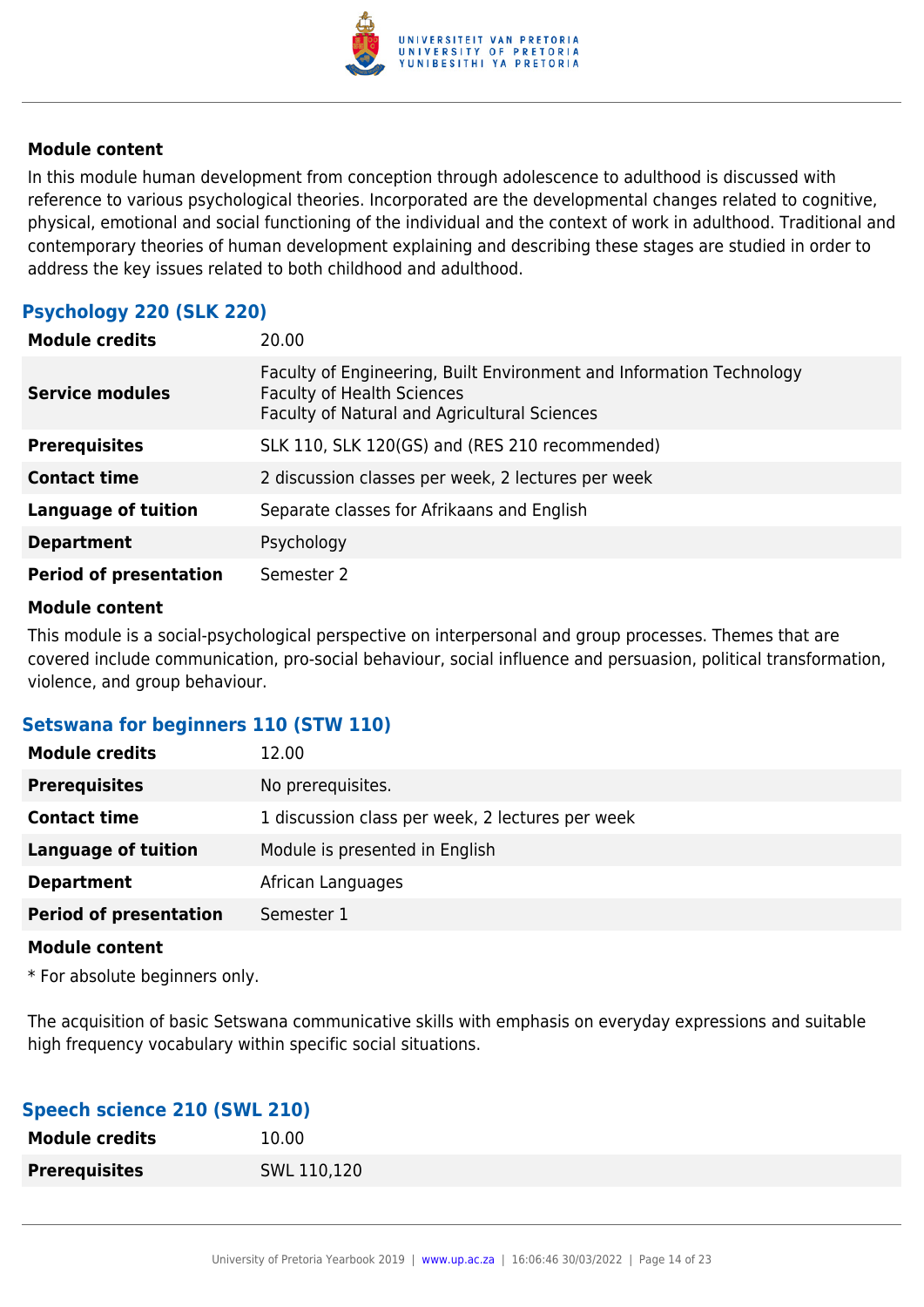

| <b>Contact time</b>           | 2 lectures per week, 4 clinical training sessions |
|-------------------------------|---------------------------------------------------|
| <b>Language of tuition</b>    | Afrikaans and English are used in one class       |
| <b>Department</b>             | Speech Language Pathology and Audiology           |
| <b>Period of presentation</b> | Semester 1                                        |

\*Closed – requires departmental selection

Perceptual analysis of speech and voice disorders. Theoretical aspects of scientific collection and recording of speech and voice samples. Perceptual analysis of fluency disorders, voice disorders, developmental phonological and articulation disorders, cleft speech, apraxia and dysarthria, speech of persons with hearing loss. Introduction to basic research in social sciences and humanities. Various approaches to research. Research methods: problem statement, formulation of hypothesis, design of variables, interpretation and graphic presentation of data, and report writing. Ethics in research and plagiarism.

## **Speech science 220 (SWL 220)**

| <b>Module credits</b>         | 10.00                                       |
|-------------------------------|---------------------------------------------|
| <b>Prerequisites</b>          | SWL 110,120                                 |
| <b>Contact time</b>           | 2 lectures per week                         |
| <b>Language of tuition</b>    | Afrikaans and English are used in one class |
| <b>Department</b>             | Speech Language Pathology and Audiology     |
| <b>Period of presentation</b> | Semester 2                                  |

#### **Module content**

\*Closed – requires departmental selection

South African sign language in relation to international sign languages. The principles of sign language – lexicon and grammar. The role and utilisation of sign language interpreters. Augmentative and alternative communication. Different issues and principles related to augmentative and alternative communication intervention: multicomponent systems, requisites and support systems. The application of different systems, in particular the use of technology in daily living.

## **isiZulu for beginners 110 (ZUL 110)**

| <b>Module credits</b>         | 12.00                                                            |
|-------------------------------|------------------------------------------------------------------|
| <b>Service modules</b>        | <b>Faculty of Education</b><br><b>Faculty of Health Sciences</b> |
| <b>Prerequisites</b>          | No prerequisites.                                                |
| <b>Contact time</b>           | 1 discussion class per week, 2 lectures per week                 |
| <b>Language of tuition</b>    | Module is presented in English                                   |
| <b>Department</b>             | African Languages                                                |
| <b>Period of presentation</b> | Semester 1 and Semester 2                                        |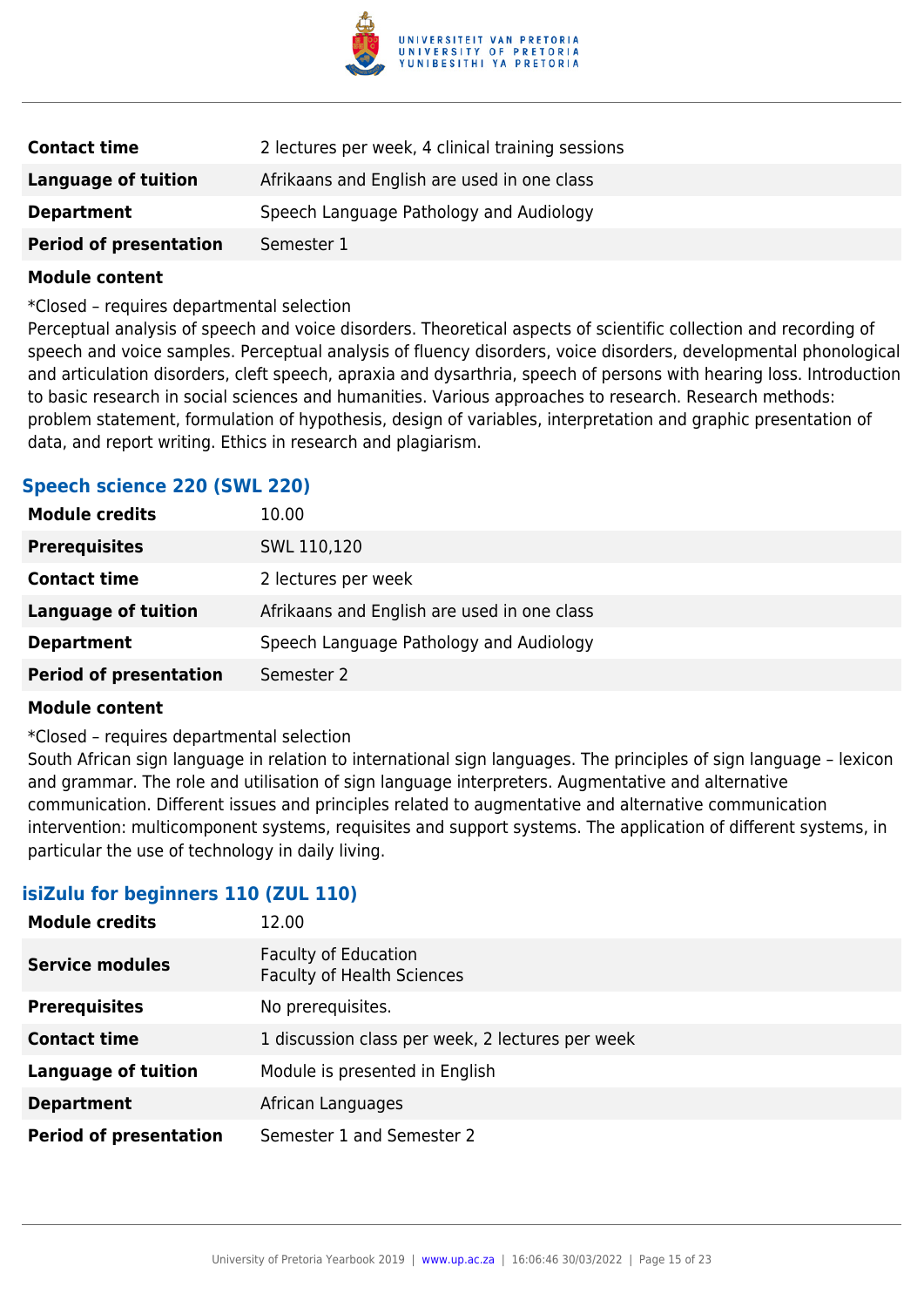

\*For absolute beginners only

\*Only students from the School of Healthcare Sciences may take this module during semester 2. All other students must take this module during semester 1. Students from the School of Healthcare Sciences, who already possess the language skills taught in this module, may write an exemption examination. The acquisition of basic isiZulu communicative skills with emphasis on everyday expressions and suitable high frequency vocabulary, within specific situations.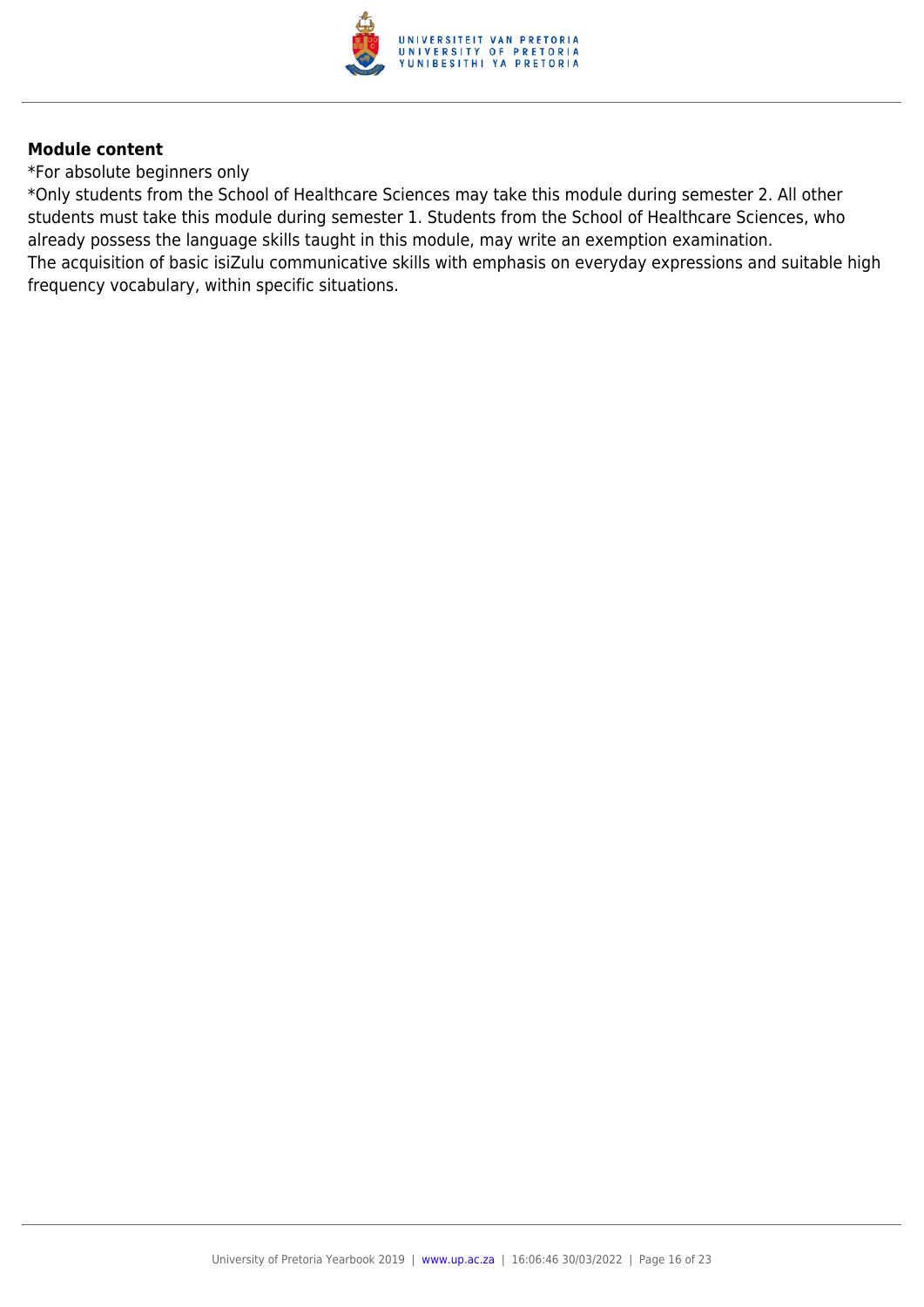

## Curriculum: Year 3

**Minimum credits: 122**

## **Core modules**

## **Integrated healthcare leadership 310 (IHL 310)**

| <b>Module credits</b>         | 8.00                                                                                                                              |
|-------------------------------|-----------------------------------------------------------------------------------------------------------------------------------|
| <b>Service modules</b>        | <b>Faculty of Humanities</b>                                                                                                      |
| <b>Prerequisites</b>          | IHL 111/2/3, IHL 120, IHL 210, IHL 221/2/3/4 (For Audiology and Speech-Language<br>Pathology students only IHL 210 is applicable) |
| <b>Contact time</b>           | 2 lectures per week                                                                                                               |
| <b>Language of tuition</b>    | Module is presented in English                                                                                                    |
| <b>Department</b>             | <b>Nursing Science</b>                                                                                                            |
| <b>Period of presentation</b> | Semester 1                                                                                                                        |

#### **Module content**

Community needs assessment. Leadership in community development. Planning and implementation of collaborative community-based interventions. Application of principles of monitoring and evaluation. NB: Only for School of Healthcare Sciences and Department of Speech - Language Pathology and Audiology students.

## **Human communication 320 (KMP 320)**

| <b>Module credits</b>         | 10.00                                       |
|-------------------------------|---------------------------------------------|
| <b>Prerequisites</b>          | KMP 210, KMP 220                            |
| <b>Contact time</b>           | 3 lectures per week                         |
| Language of tuition           | Afrikaans and English are used in one class |
| <b>Department</b>             | Speech Language Pathology and Audiology     |
| <b>Period of presentation</b> | Semester 2                                  |

## **Module content**

#### \*Closed – requires departmental selection

Service-related professional functions in Audiology and Speech-Language Pathology: Consultation, counselling, education and management. The audiologist and speech-language therapist as consultants in developing countries; medico-legal consultation. Consultation with and education of other professional groups. Counselling of a person with a communication disorder and family after the loss of normal communication or hearing. The speech-language therapist and audiologist as managers: Administration, finances, personnel, purchases and budget. Principles of service delivery in the health system. Organisation of the health system.Neurodevelopmental supportive care and neonatal communication intervention.

## **Human communication: Practical 381 (KMP 381)**

| <b>Module credits</b> | 5.00         |
|-----------------------|--------------|
| <b>Prerequisites</b>  | KMP 210, 220 |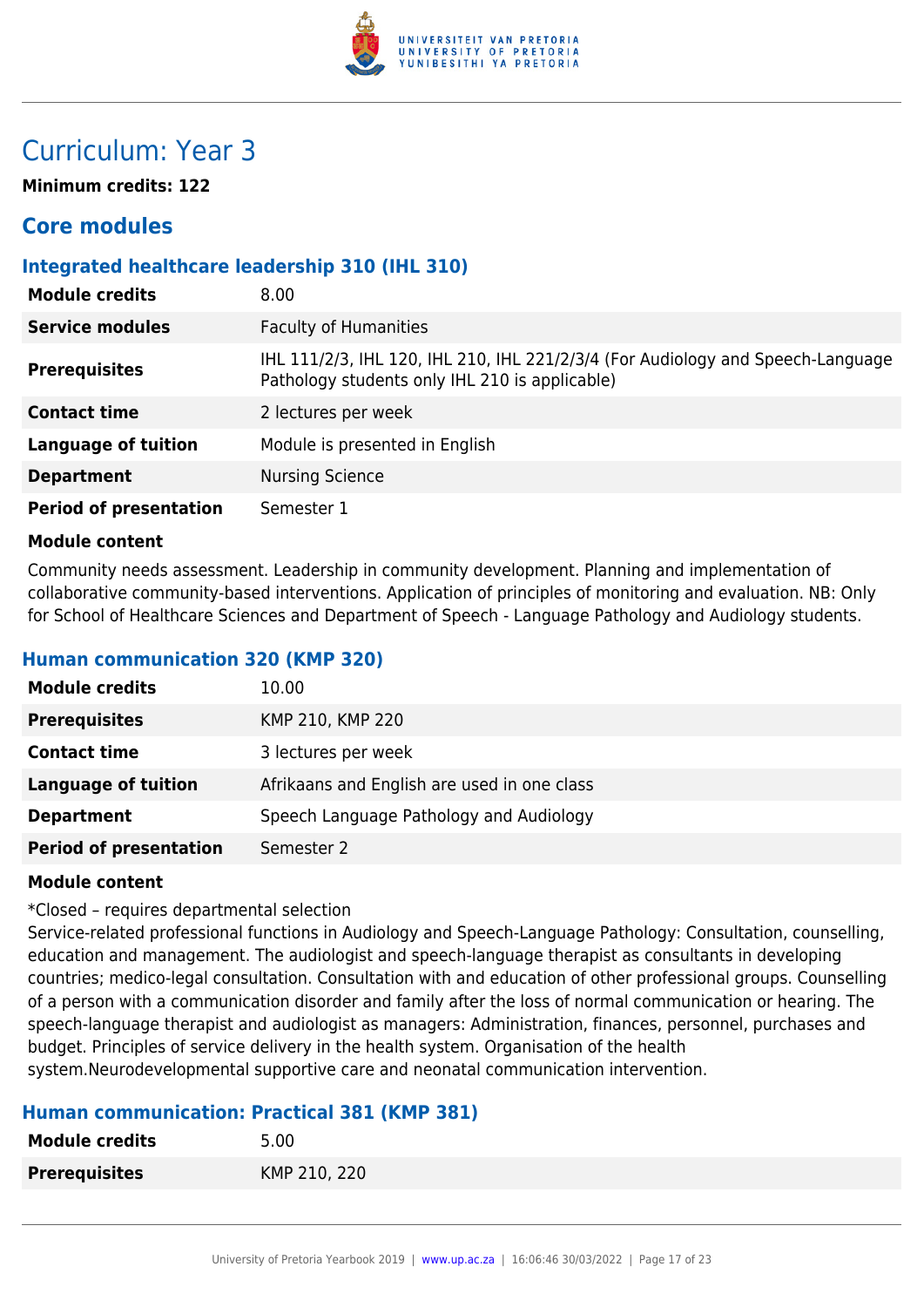

| <b>Contact time</b>           | 20 seminars, 6 practicals, 70 clinical training sessions |
|-------------------------------|----------------------------------------------------------|
| Language of tuition           | Afrikaans and English are used in one class              |
| <b>Department</b>             | Speech Language Pathology and Audiology                  |
| <b>Period of presentation</b> | Year                                                     |

\*Closed – requires departmental selection

Curricular community engagement and its application in Audiology and Speech-Language Pathology. Planning, developing and executing community-based rehabilitation programmes; applying professional functions with special reference to promotion of normal hearing and communication skills; prevention, training and collaboration in communities. Experiential learning in a public hospital. Neonatal communication intervention in practice.

## **Audiology 310 (ODL 310)**

| <b>Module credits</b>         | 10.00                                       |
|-------------------------------|---------------------------------------------|
| <b>Prerequisites</b>          | ODL 210, 220, 281                           |
| <b>Contact time</b>           | 3 lectures per week                         |
| Language of tuition           | Afrikaans and English are used in one class |
| <b>Department</b>             | Speech Language Pathology and Audiology     |
| <b>Period of presentation</b> | Semester 1                                  |

#### **Module content**

\*Closed – requires departmental selection

Electrophysiological assessments of the auditory system and vestibular system, including the range of Auditory Evoked Potentials (ECochG, ABR, ASSR, MLR, ALLR, P300, VEMP), and tests of vestibular functioning and rehabilitation of vestibular disorders. Auditory processing disorders; screening; audiological assessment and intervention. Tinnitus and hyperacusis assessment and management.

## **Audiology 320 (ODL 320)**

| <b>Module credits</b>         | 10.00                                       |
|-------------------------------|---------------------------------------------|
| <b>Prerequisites</b>          | ODL 210, 220, 281                           |
| <b>Contact time</b>           | 3 lectures per week                         |
| Language of tuition           | Afrikaans and English are used in one class |
| <b>Department</b>             | Speech Language Pathology and Audiology     |
| <b>Period of presentation</b> | Semester 2                                  |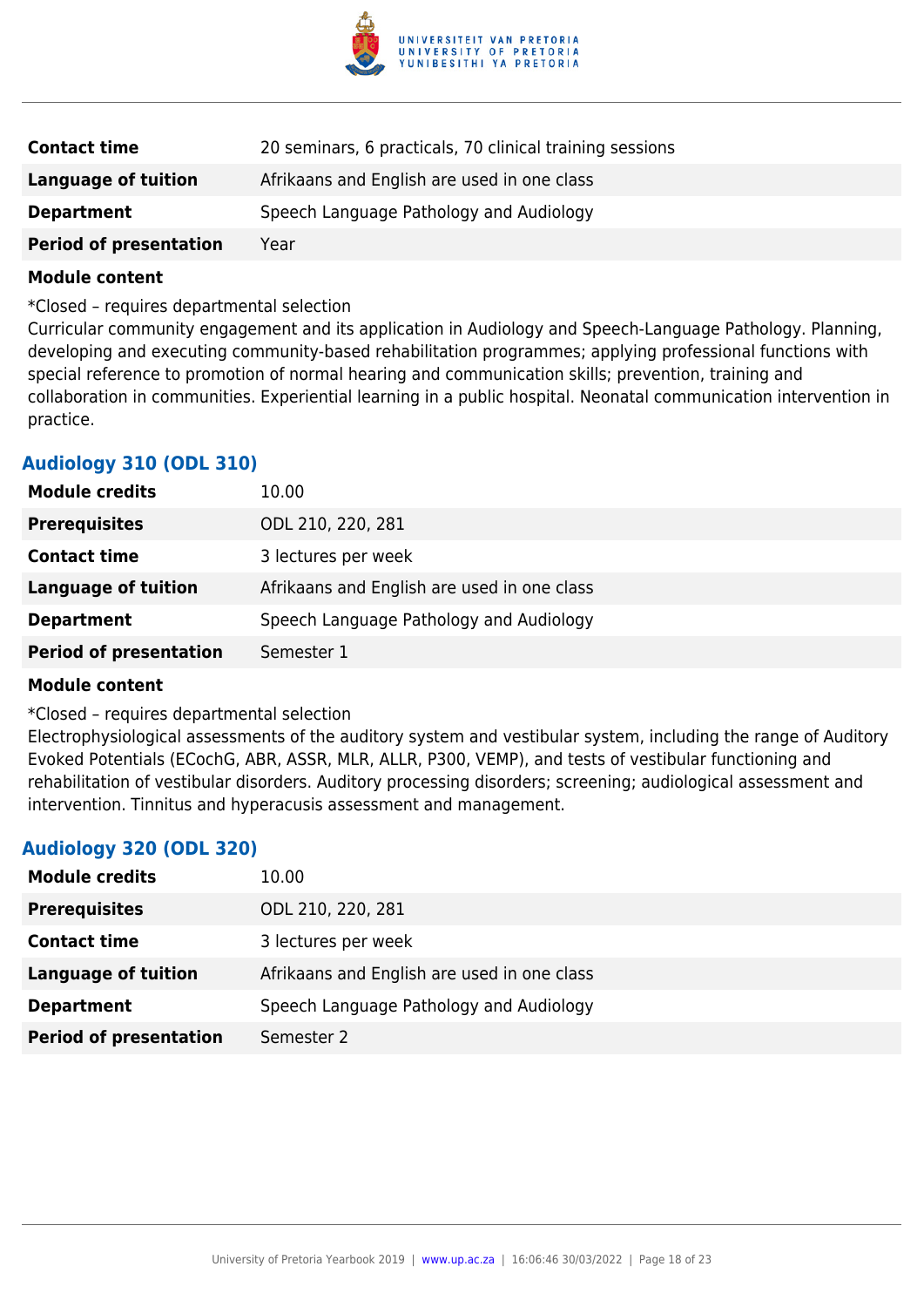

\*Closed – requires departmental selection

Theory of pedo-audiology: identification, diagnosis and intervention. Early identification programmes in terms of the rationale, procedures and protocols, quality standards and benchmarks. Diagnostic test procedures according to developmental ages, including application of electrophysiological procedures for auditory functioning, behavioural observation, visual reinforcement and conditioned play audiometry. Principles of early intervention and paediatric amplification. Conveying the diagnosis of hearing loss and counselling. Stages of paediatric hearing aid fittings: prescription and selection of amplification, verification, orientation and training, validation and follow-up. Challenges of paediatric hearing aid fittings.

## **Audiology: Practical 381 (ODL 381)**

| <b>Module credits</b>         | 9.00                                                      |
|-------------------------------|-----------------------------------------------------------|
| <b>Prerequisites</b>          | ODL 210, 220, 281                                         |
| <b>Contact time</b>           | 40 clinical training sessions, 36 practicals, 14 seminars |
| <b>Language of tuition</b>    | Afrikaans and English are used in one class               |
| <b>Department</b>             | Speech Language Pathology and Audiology                   |
| <b>Period of presentation</b> | Year                                                      |

## **Module content**

\*Closed – requires departmental selection

Hearing aid selection, fitting, verification and adaptation for the adult population. Assessment and intervention of the geriatric client and the adult client with adventitious acquired hearing loss. Assessment, counselling and rehabilitation of the client with Tinnitus and hyperacusis.

## **Audiology: Practical 382 (ODL 382)**

| <b>Module credits</b>         | 10.00                                                     |
|-------------------------------|-----------------------------------------------------------|
| <b>Prerequisites</b>          | ODL 210, 220, 281                                         |
| <b>Contact time</b>           | 20 clinical training sessions, 44 practicals, 14 seminars |
| Language of tuition           | Afrikaans and English are used in one class               |
| <b>Department</b>             | Speech Language Pathology and Audiology                   |
| <b>Period of presentation</b> | Year                                                      |

## **Module content**

\*Closed – requires departmental selection

Advanced audiological assessments including electrophysiological measures such as oto-acoustic emissions and auditory evoked potentials. Vestibular assessments on patients with vertigo/dizziness and disequilibrium, and vestibular rehabilitation. Assessment of auditory processing disorders.

## **Research methodology for healthcare sciences 300 (RHC 300)**

| <b>Module credits</b>  | 30.00                        |
|------------------------|------------------------------|
| <b>Service modules</b> | <b>Faculty of Humanities</b> |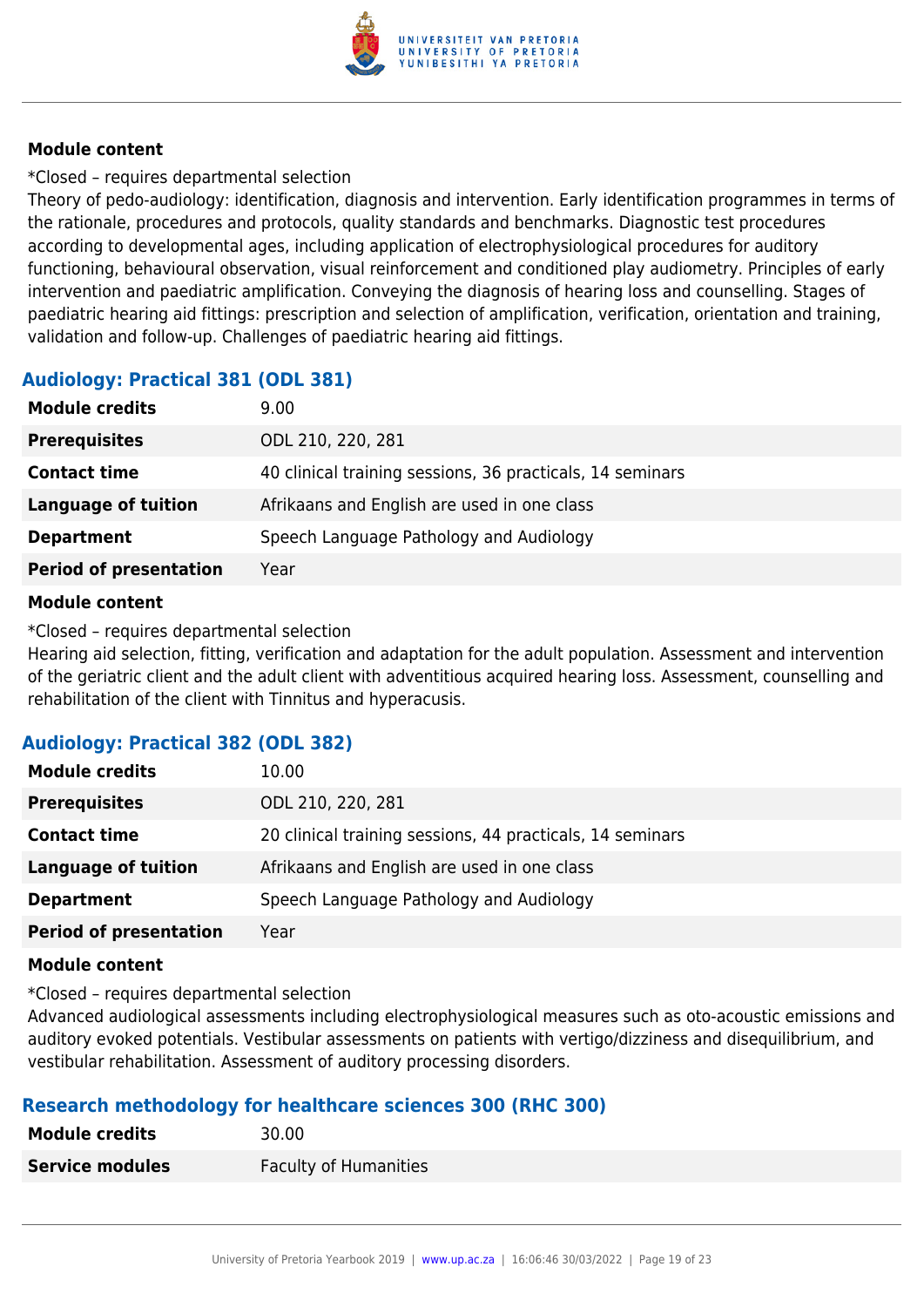

| <b>Prerequisites</b>          | IHL 110, IHL 121/2/3/4; (ELH 121 and 122); AIM 111 or 101 (These prerequisites<br>are not applicable to Audiology and Speech-Language Pathology students) |
|-------------------------------|-----------------------------------------------------------------------------------------------------------------------------------------------------------|
| <b>Contact time</b>           | 2 practicals per week, 2 lectures per week                                                                                                                |
| <b>Language of tuition</b>    | Module is presented in English                                                                                                                            |
| <b>Department</b>             | <b>Nursing Science</b>                                                                                                                                    |
| <b>Period of presentation</b> | Year                                                                                                                                                      |

Concepts of research; research process; research studies appraisal; planning and developing literature review; developing research idea and research question; research principles in designing research proposal; research proposal writing.

## **Psychology 310 (SLK 310)**

| <b>Module credits</b>         | 30.00                                                                                                                |
|-------------------------------|----------------------------------------------------------------------------------------------------------------------|
| <b>Service modules</b>        | Faculty of Engineering, Built Environment and Information Technology<br>Faculty of Natural and Agricultural Sciences |
| <b>Prerequisites</b>          | SLK 210(GS), SLK 220(GS)                                                                                             |
| <b>Contact time</b>           | 2 discussion classes per week, 2 lectures per week                                                                   |
| <b>Language of tuition</b>    | Separate classes for Afrikaans and English                                                                           |
| <b>Department</b>             | Psychology                                                                                                           |
| <b>Period of presentation</b> | Semester 1                                                                                                           |

## **Module content**

Identification of abnormal behaviour in children based on knowledge of normal childhood development; introduction to the study of various models pertaining to abnormal behaviour; understanding and application of basic concepts in child psychopathology. This module also provides an introduction to psychopathology and symptomatology of adult abnormal behaviour. Terminology, definitions of abnormal behaviour, problems in diagnosis, labelling, and myths regarding abnormal behaviour are discussed. Neurosis as a specific mental disorder is studied critically from a multidimensional perspective, including intrapsychic, interpersonal and social-cultural explanations.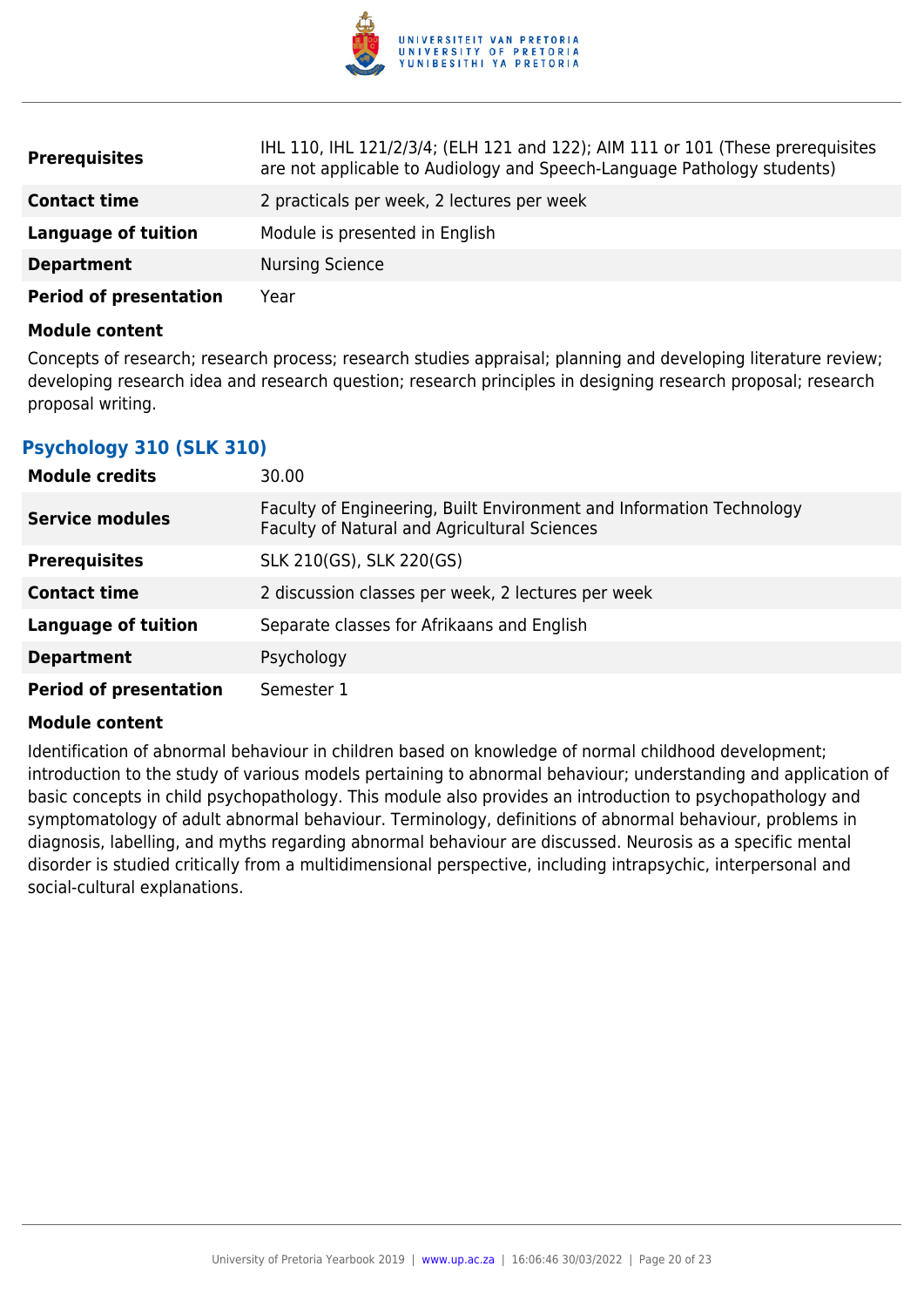

## Curriculum: Final year

**Minimum credits: 115**

## **Core modules**

## **Human communication 481 (KMP 481)**

| <b>Module credits</b>         | 30.00                                                |
|-------------------------------|------------------------------------------------------|
| <b>Prerequisites</b>          | RHC 300, SPP 310, SPP 320 or ODL 310, ODL 320        |
| <b>Contact time</b>           | 14 lectures per week, 14 discussion classes per week |
| Language of tuition           | Afrikaans and English are used in one class          |
| <b>Department</b>             | Speech Language Pathology and Audiology              |
| <b>Period of presentation</b> | Year                                                 |
|                               |                                                      |

## **Module content**

\*Closed – requires departmental selection To compile a research report based on a critical investigation on a profession-specific topic.

## **Human communication: Practical 482 (KMP 482)**

| <b>Module credits</b>         | 15.00                                                     |
|-------------------------------|-----------------------------------------------------------|
| <b>Prerequisites</b>          | KMP 320, 381                                              |
| <b>Contact time</b>           | 23 practicals, 23 clinical training sessions, 21 seminars |
| Language of tuition           | Afrikaans and English are used in one class               |
| <b>Department</b>             | Speech Language Pathology and Audiology                   |
| <b>Period of presentation</b> | Year                                                      |

## **Module content**

\*Closed – requires departmental selection

Early communication intervention: clinical application of assessment and intervention principles of infants and young children at risk for communication disorders. Family-centred approach and teamwork. The role and functions of speech-language therapists and audiologists in kangaroo mother care. Facial cleft deformities clinic practical.

## **Audiology 410 (ODL 410)**

| <b>Module credits</b>         | 20.00                                       |
|-------------------------------|---------------------------------------------|
| <b>Prerequisites</b>          | ODL 310, 320, 381, 382                      |
| <b>Contact time</b>           | 3 lectures per week                         |
| <b>Language of tuition</b>    | Afrikaans and English are used in one class |
| <b>Department</b>             | Speech Language Pathology and Audiology     |
| <b>Period of presentation</b> | Semester 1                                  |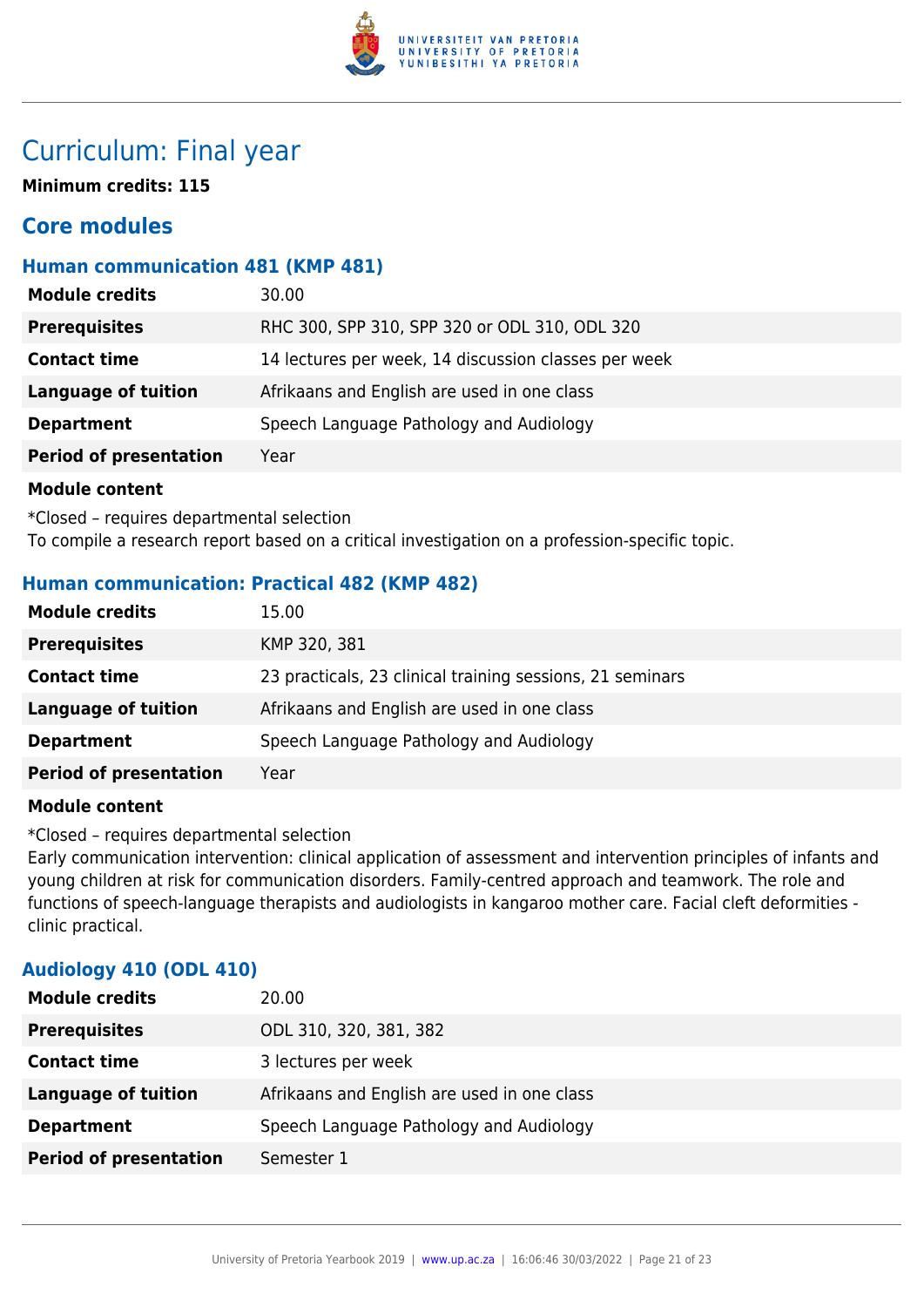

## \*Closed – requires departmental selection

Educational audiology: Definition, intervention and educational issues. Evaluation and intervention of the child with a hearing loss with specific reference to early intervention strategies to develop a child's auditory skills and expressive and receptive language, communication methods, collaboration and consultation. Implantable devices: cochlear implants, middle-ear implants, auditory brainstem implants, bone anchored hearing aids. Cochlear Implants: acoustic and electrical hearing; cochlear implant systems; the process of cochlear implantation, the cochlear implant team; medical and surgical aspects; selection criteria and assessment, bilateral cochlear implantation and bimodal amplification; electrophysiological measurements and neural response telemetry, ethical considerations.

## **Audiology 420 (ODL 420)**

| 20.00                                       |
|---------------------------------------------|
| ODL 310, 320, 381, 382                      |
| 3 lectures per week                         |
| Afrikaans and English are used in one class |
| Speech Language Pathology and Audiology     |
| Semester 2                                  |
|                                             |

## **Module content**

\*Closed - requires departmental selection.

Recent developments and trends in audiology. Advanced theory. The audiologist in different career settings: private practice; hospitals; universities; schools. Challenges posed to professional practice in the local context.

## **Audiology: Practical 481 (ODL 481)**

| ODL 310, 320, 381, 382<br><b>Prerequisites</b><br>100 hours clinical training sessions, 28 seminars, 124 hours practical sessions<br><b>Contact time</b><br><b>Language of tuition</b><br>Afrikaans and English are used in one class |
|---------------------------------------------------------------------------------------------------------------------------------------------------------------------------------------------------------------------------------------|
|                                                                                                                                                                                                                                       |
|                                                                                                                                                                                                                                       |
|                                                                                                                                                                                                                                       |
| Speech Language Pathology and Audiology<br><b>Department</b>                                                                                                                                                                          |
| <b>Period of presentation</b><br>Year                                                                                                                                                                                                 |

## **Module content**

\*Closed – requires departmental selection

Educational audiology: Intervention with a client with hearing loss of any age; holistic assessment and development of an individualised intervention programme. Intervention with a group of children with hearing loss in an educational setting. Parent guidance for families of children with hearing loss. Fitting, verification, orientation and validation of hearing aids in the paediatric population. Intervention in terms of follow-up and ongoing assessment, counselling and parent guidance. Observation of cochlear implant MAPping and intervention. Application of professional skills in all contexts (primary, secondary and tertiary health care contexts). Private practice administration and business management.